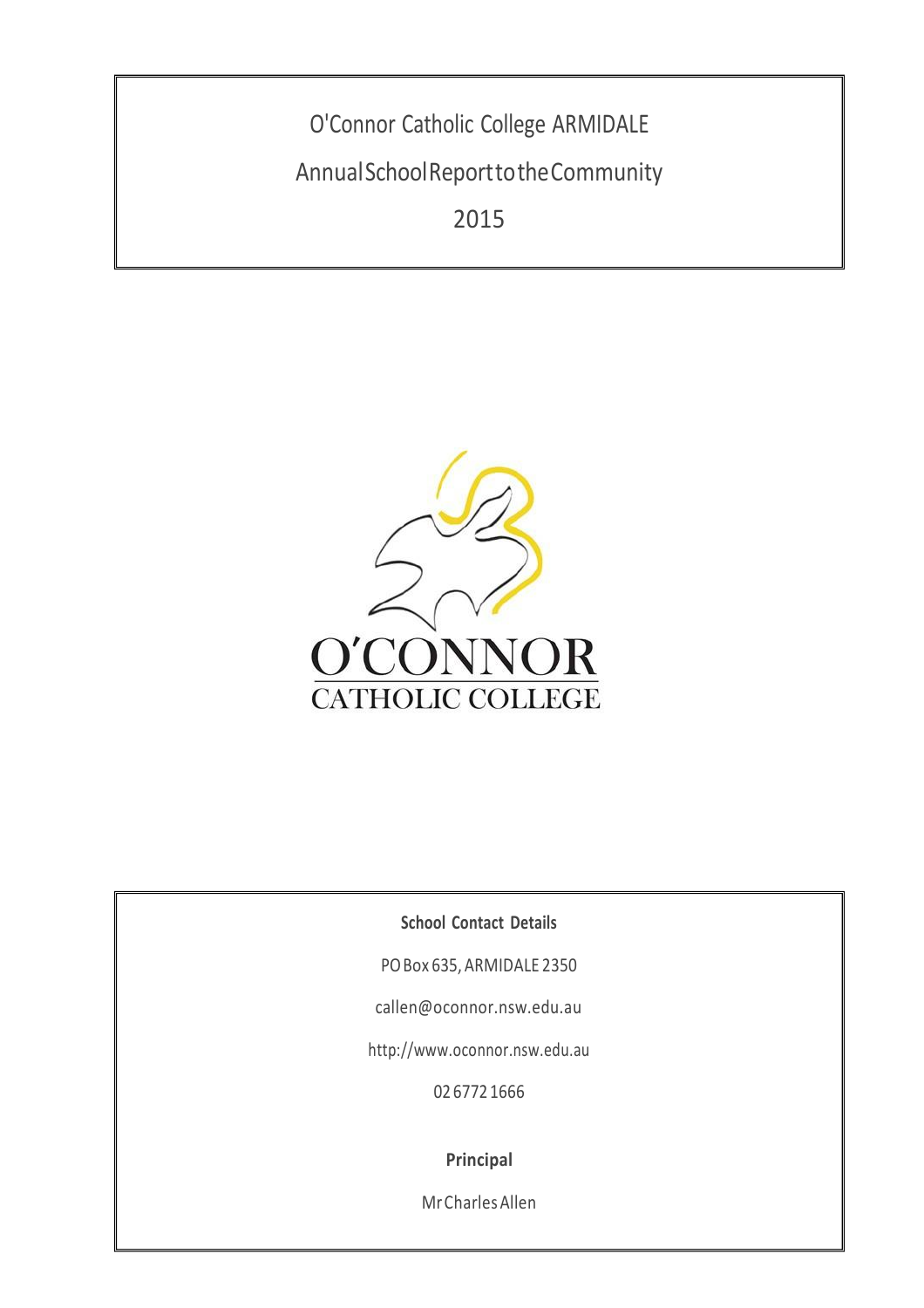O'Connor Catholic College isregistered by the Board of Studies, Teaching and Educational Standards NSW. The Catholic Schools Office, Armidale the 'approved authority' forthe Registration System formed under Section 39 of the Education Act 1990 (NSW).

The *Annual School Report to the Community* provides parents and the wider College community with fair, reliable and objective information about College performance measures and policies, as determined by the Minister for Education. The *Report* also outlinesinformation about initiatives and developments ofmajor interest and importance during the year and the achievements arising from the implementation ofthe College's Annual Improvement Plan.

The *Report* demonstrates accountability to regulatory bodies, the College community and the Catholic Schools Office, Armidale. This *Report* has been approved by the Catholic Schools Office, Armidale in consultation with the Regional Consultant who monitors that the College has appropriate processesin place to ensure compliance with all Board of Studies, Teaching and Educational Standards, NSW requirements for Registration and Accreditation.

This *Report* complements and issupplementary to College newsletters and otherregular communications. Furtherinformation about the College may be obtained by contacting the College or by visiting the College's website.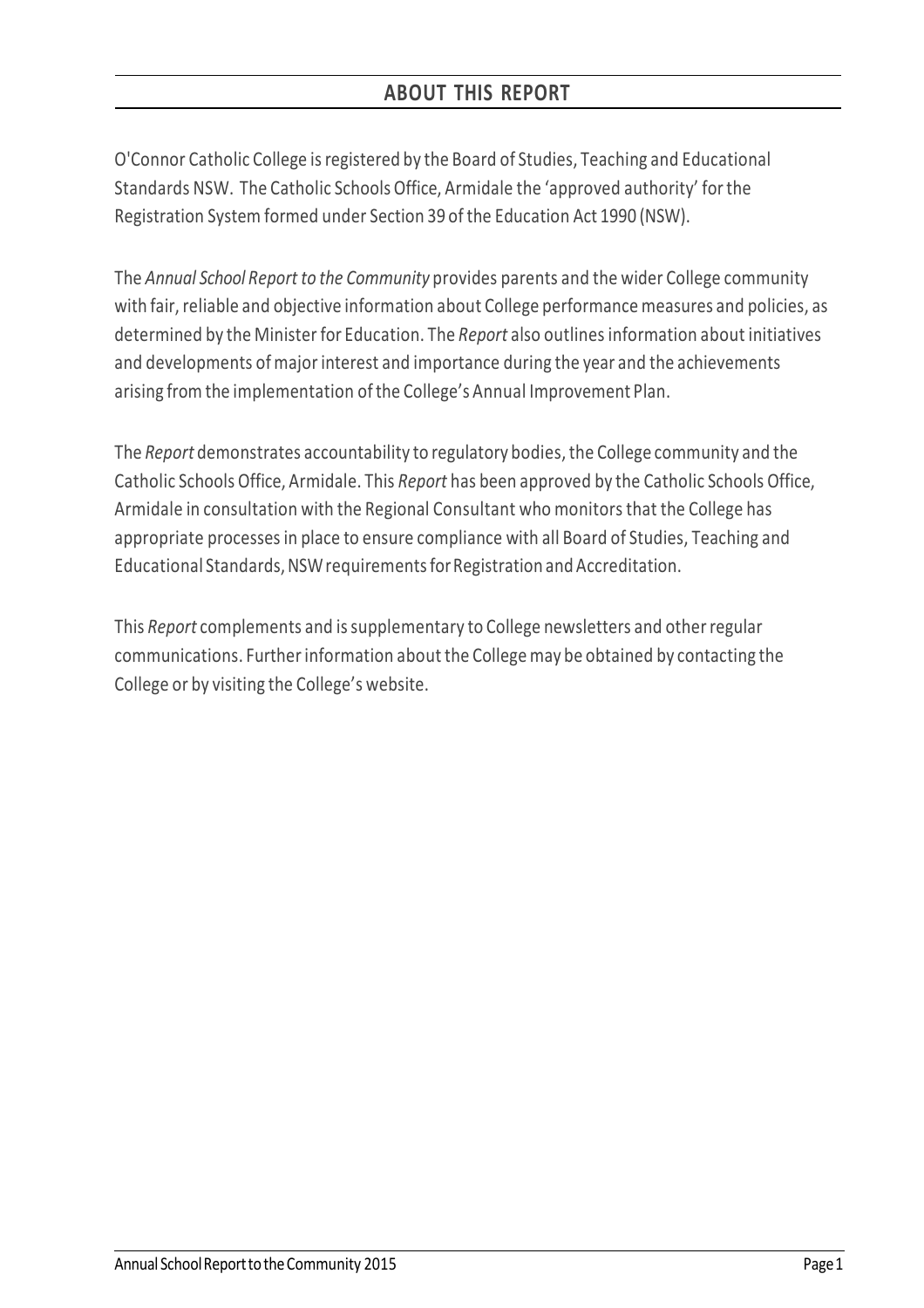# **SECTION ONE: MESSAGE FROM KEY GROUPS IN OUR COMMUNITY**

## **Principal's Message**

At O'Connor our goal is to deliver the best that Catholic Education has to offer for each and every student. This helps us to build a community faithful to the teachings of the Gospels and attentive to needs of students living in a dynamic and complex world.

We are conscious of the need to provide a diverse range of opportunities in both curriculum and extra activities. In 2015 we made the decision to offer Primary Industries as a Vocational opportunity for senior students. In the extra-curricula area, we have decided to produce a school musical for the first time in 18 years.

With enrolments continuing to increase, from 356 in 2008 to 493 in 2016, the corresponding increase in teaching staff has added an extra dimension to the experience and vitality of the teaching staff.

Through support of the Catholic Schools Office of Armidale we have introduced a Leader of Pedagogy Coordinator in 2016 to assist Key Learning Area Coordinators as teachers introduce the Australian Institute for Teaching and School Leadership (AITSL) standards into their teaching programs.

O'Connor continues to strive to be a College that is faithful

### **Parent Body Message**

The College theme for 2015 "Why Not" was definitely followed in the works of the school board from consultation on financial matters, which have enable to College families to again only have a small increase in school fees, to the employment of a dedicated and motivated staff who live by the catholic ethos. Our healthy college budget allowed forthe installation of the underground watering system on the school oval, refurbishment of classrooms, purchasing of technology for the school, and the relevant protection programs for the safety of our children. The board continues to work on the development of a master plan for the school precinct and in the establishment of environmentally sustainable resources for the school, with the re-sinking of the schoolboretooccurinearly2016,leavinguslessreliableonthepurchaseofwaterforuseinthe school. The introduction of the school study centre has proven popular with students and a successful new addition to the opportunities we are able to provide for our students.

I would like to thank the Board Members for their support, advice and guidance throughout the year.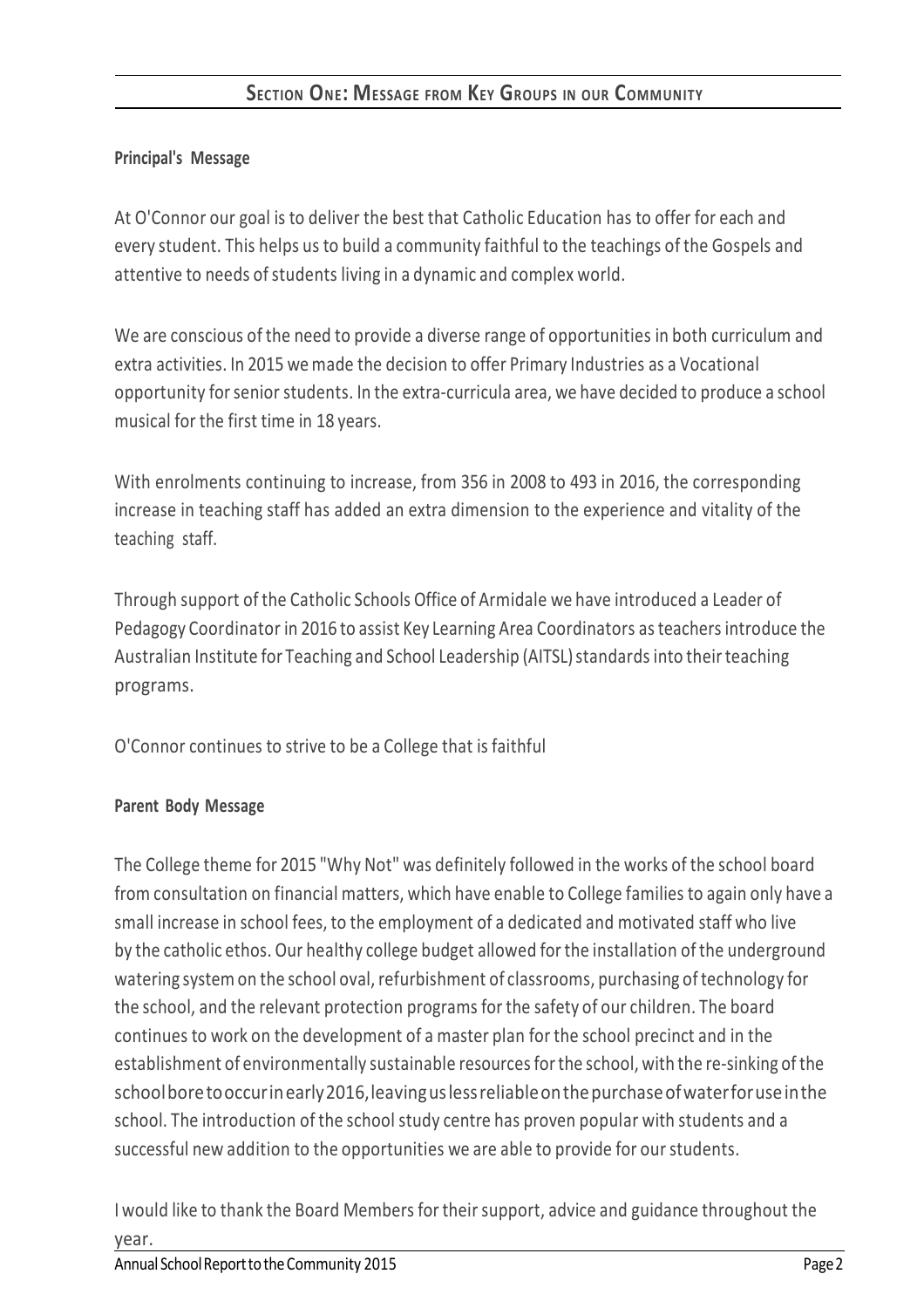## **Student Body Message**

To be given the opportunity to become representatives of O'Connor Catholic College for the 2015 school year was a privilege all of us will never forget. Working with staff, our peers and the school community; we discovered how much we were able to give back to both the school and our local community.

The theme chosen by the 2015 leadership team was "Why Not?". Throughout the year, we as an entire year group, attempted to lead by example in living out this motto. We believe that we need to make the most of everyday and take every opportunity that presented itself.

"If not you, then who? If not now, then when?" became a powerful motivator toward our academic year. If we didn't risk failure then we could never reach the success we are capable of. Encouraging our younger peers to follow our example led to great participation in many school events including the initiation of the Spiller Cup, awarded on Founder's Day to promote unity within and between sporting houses. We hope that by leaving this legacy we will have been able to actively give back to the community and school that has given us so much.

Weallwishthestudents,staffandnewleadersallthebestfortheyearstocome.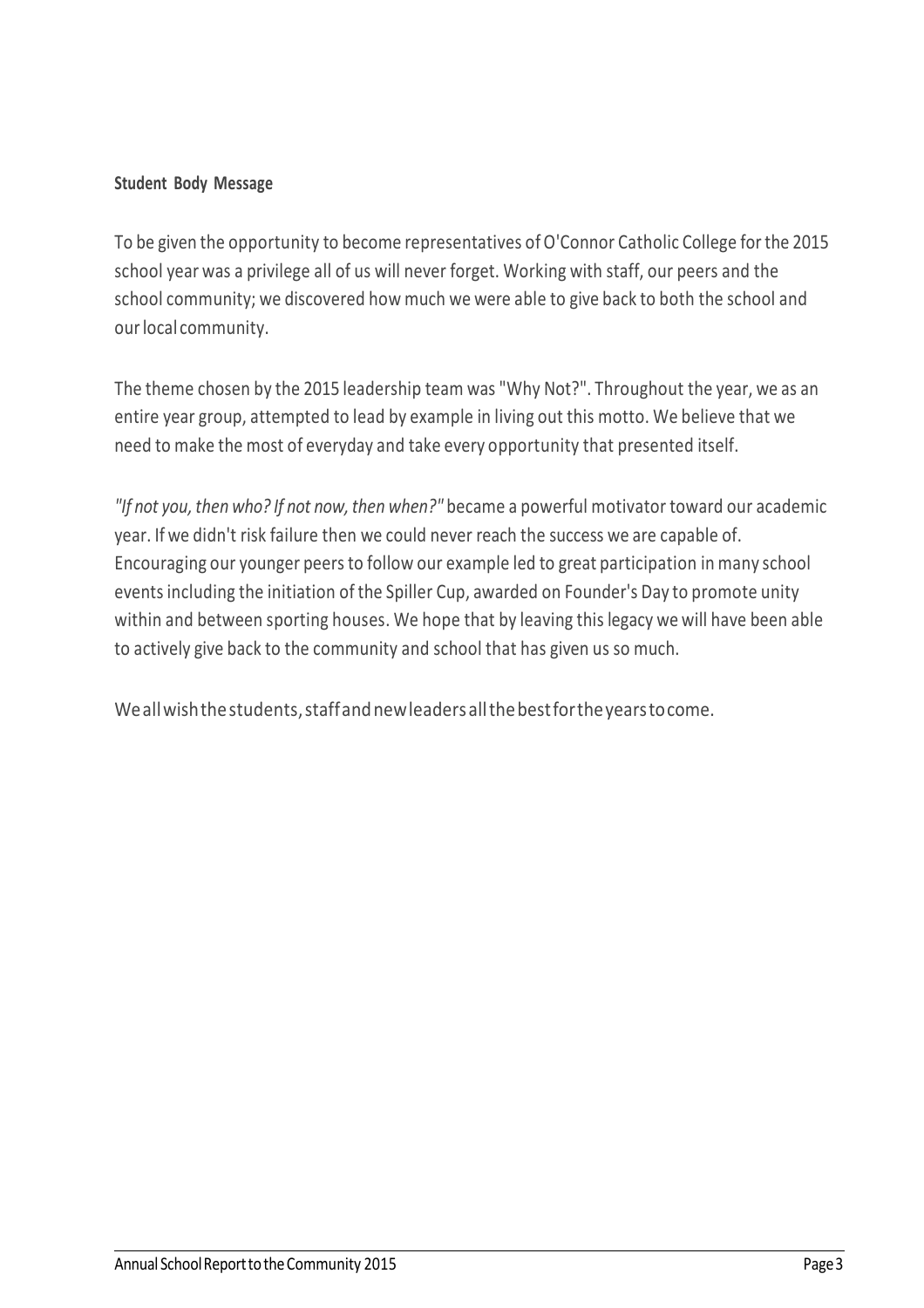# **SECTION TWO: SCHOOL FEATURES**

O'Connor Catholic College is a Catholic systemic Co-educational College located in ARMIDALE.

The College shares with other Catholic schools from 4 feeder parishes including Armidale, Uralla, Guyra and Walcha.

The vast majority of students come from European cultures and backgrounds. The largest other group is our aboriginal students who make up approximately 8% to 10% of the student population.

Special College events include:

- 1. Creative and Performing Arts concert every two years.
- 2. Founder's Day

3. A large variety of sporting events. Students have the opportunity to progress through to State and National representation.

- 4. Woodwind and String ensembles
- 5. Opportunity forstudents in Dance. Elective curriculum options (9 to 12) as well as co-curricula
- 6. Competitions in a range of areasincluding ICT, Mathematics, and Writing
- 7. NAIDOC celebrations
- 8. Fundraising eventsfor Caritas and Catholic Missions Australia

While the College was established with the amalgamation of the Ursuline Convent and the De La Salle College, the College is more able to take part in formation opportunities through the support of the De La Salle organisations.

The College has excellent teaching and learning resources and ICT is integrated into a 21st century pedagogy. Teachers and students are passionate about our College and are proud of our 40 year history.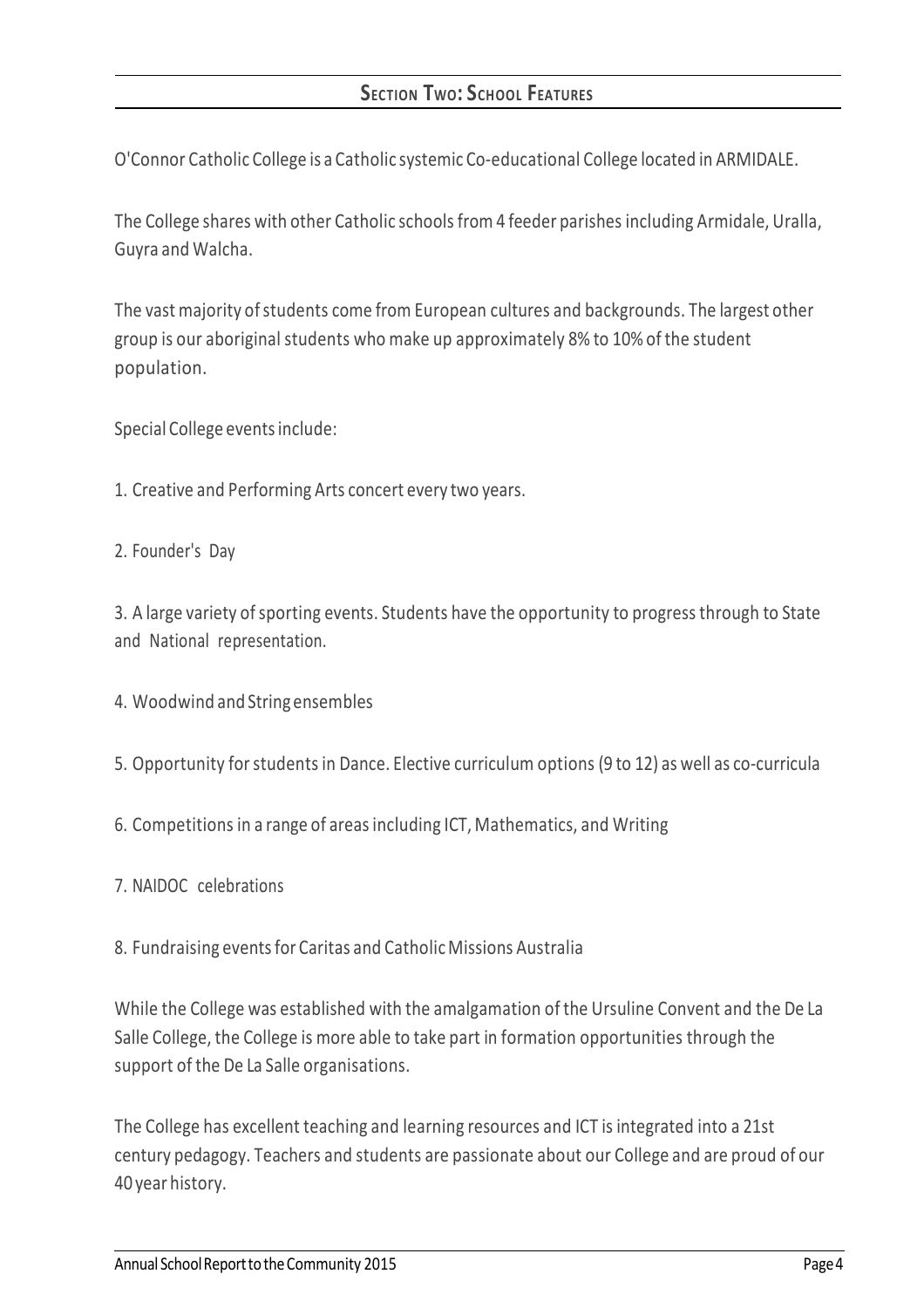The College works closely with the Catholic primary schools in the diocese with combined Masses, end of year celebrations, an extensive transition program forstudents entering high school and a combined Creative and Performing Concert in term 3 every second year.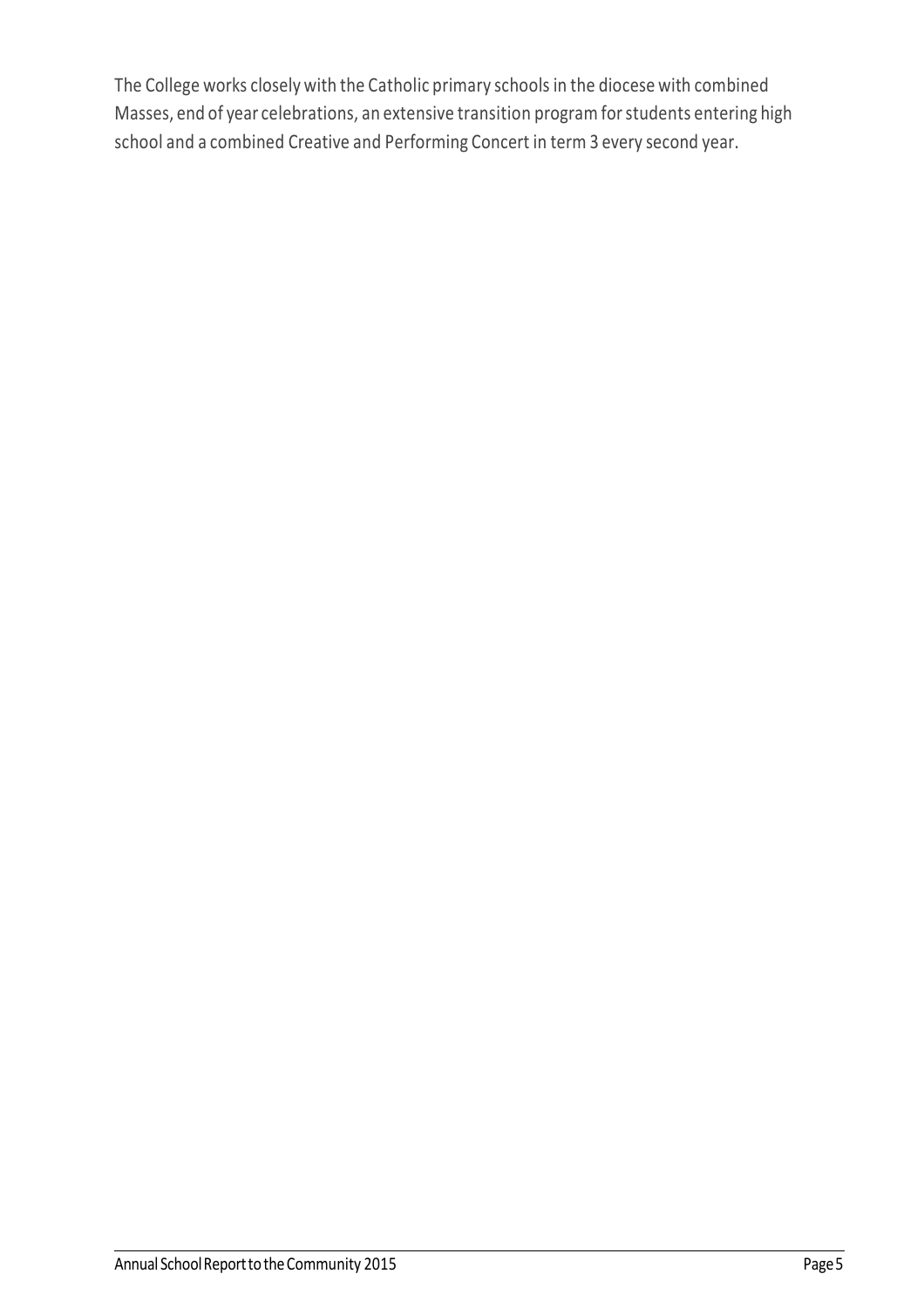## **Student Enrolment**

The College caters for students in Year 7 to Year 12. Students attending this College come from a variety of backgrounds. The following information describesthe student profile for 2015:

| <b>Girls</b> | <b>Boys</b> | LBOTE*   | <b>Total Students</b> |
|--------------|-------------|----------|-----------------------|
| 258          | つつに<br>223  | 10<br>⊥∪ | 483                   |

\* Language Background Otherthan English

### **Student Retention**

Of the students who completed Year 10 in 2013, 69% completed Year 12 in 2015.

## **Enrolment Policy**

The Diocese of Armidale adheres to the policy as endorsed by the Bishops Commission for Catholic Schools'Enrolment of Students in the Catholic Systemic Schools ofthe Diocese of Armidale'*[.](http://www.ceosyd.catholic.edu.au/About/Pages/pol-pos-papers.aspx)* The Catholic Schools Office Armidale monitorsthe implementation ofthis policy. The policy has been developed in the context of government and system requirements. Children from families who are prepared to support the ethos and values of the Catholic Church may be considered eligible for enrolment. A pastoral approach is adopted for parents experiencing genuine difficulty with the payment of fees.

The full text of the 'Enrolment of Students in Catholic Systemic Schools of the Diocese of Armidale', along with any specific enrolment policy for the school, is printed at the end of this document.

### **Student Attendance Rates**

The average student attendance rate for 2015was 91.27%. Attendance rates disaggregated by Year group are shown in the following table.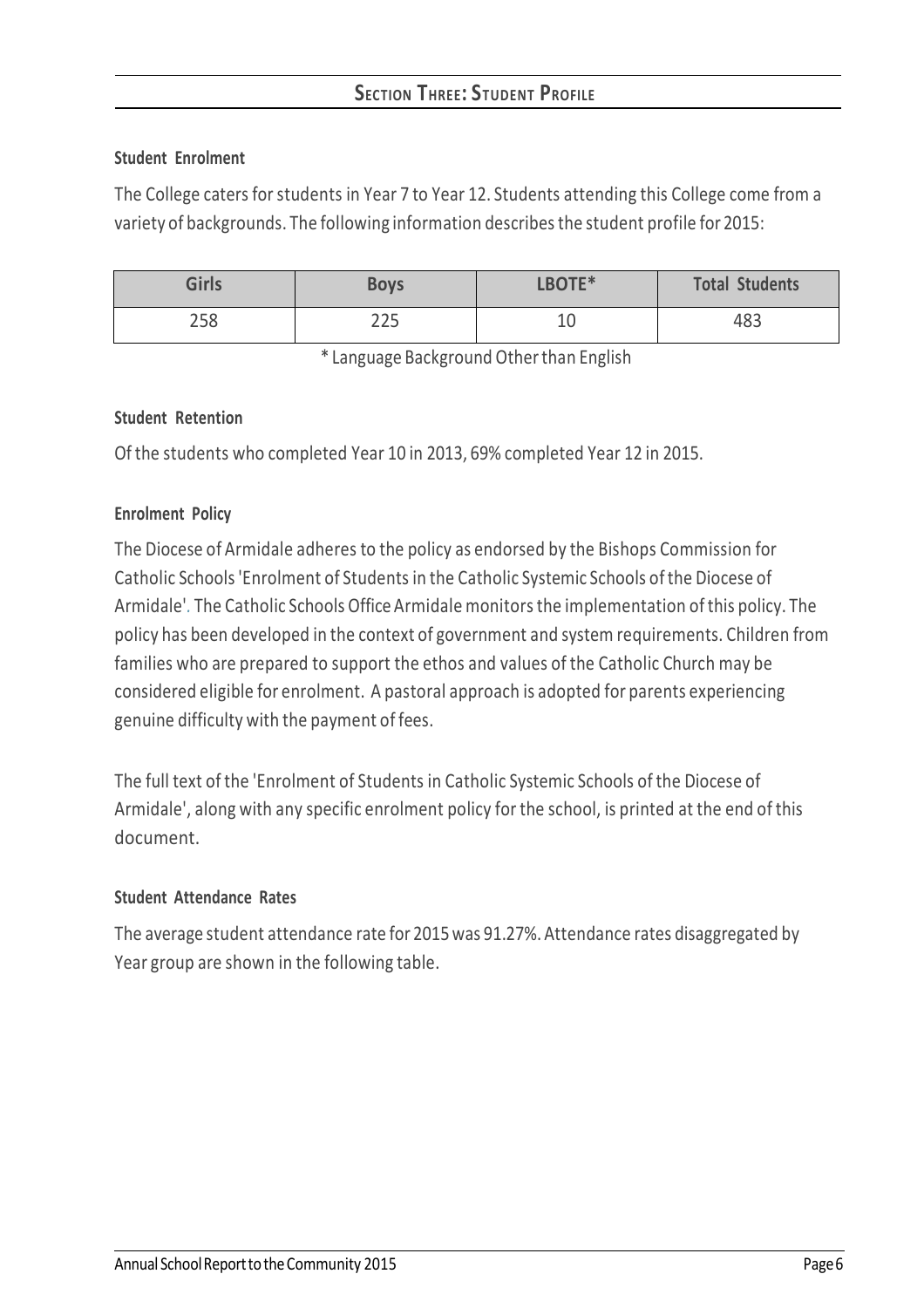| <b>Attendance rates by Year group</b> |        |  |  |  |  |
|---------------------------------------|--------|--|--|--|--|
| Year 7                                | 92.88% |  |  |  |  |
| Year 8                                | 90.64% |  |  |  |  |
| Year 9                                | 90.49% |  |  |  |  |
| Year 10                               | 89.30% |  |  |  |  |
| Year 11                               | 91.49% |  |  |  |  |
| Year 12                               | 92.84% |  |  |  |  |

## **Managing Student Non-Attendance**

Regular attendance at school is essential if students are to maximise their potential. The College, in partnership with parents, is responsible for promoting the regular attendance of students. While parents are legally responsible forthe regular attendance of their children, College staff, as part of their duty of care, monitor part or whole day absences.

College staff, under the Principal's leadership, support the regular attendance of students by:

- **Providing a caring teaching and learning environment which fosters students' sense of** wellbeing and belonging to the College community;
- maintaining accurate records ofstudent attendance;
- recognising and rewarding excellent and improved student attendance;
- implementing programs and practicesto address attendance issues when they arise.

The Principal is responsible for supporting the regular attendance of students by ensuring that:

- parents and students are regularly informed of attendance requirements and the consequences of unsatisfactory attendance;
- all cases of unsatisfactory attendance and part or full day absences from school are investigated promptly and that appropriate intervention strategies are implemented;
- the Director of Catholic Schools or designated Catholic Schools Office Armidale officer is provided with regular information about students for whom chronic non-attendance is an issue and for whom College strategies have failed to restore regular attendance.

### **Senior Secondary Outcomes**

The table below sets out the percentages of students undertaking vocational training in their senior years as well as those attaining the award of Higher School Certificate (or equivalent vocational educationandtrainingqualifications).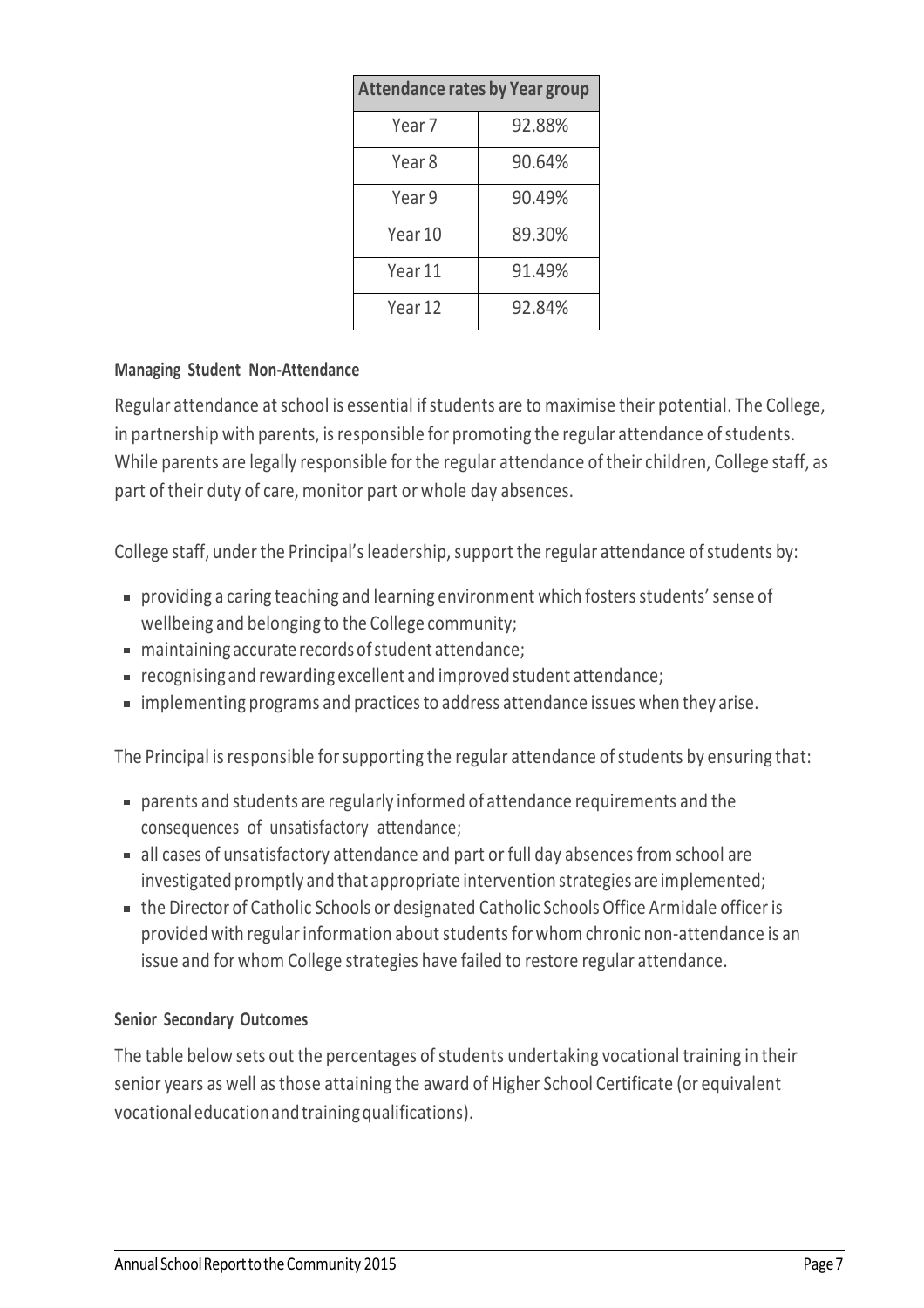| <b>Senior Secondary Outcomes. Year 12 2013</b>                                                                                   |     |
|----------------------------------------------------------------------------------------------------------------------------------|-----|
| % of students undertaking vocational training or training in a trade<br>during the senior years of schooling.                    | 10% |
| % of students attaining the award of Higher School Certificate or<br>equivalent vocational education and training qualification. | 98% |

### **Student Post School Destinations**

Each yearthe College collects destination data relating to the Year 12 student cohort. The table below sets out the percentages of students for the various categories.

| <b>Destination Data</b>                  | <b>University</b> | <b>TAFE / Other</b><br>institutions | Workforce entry | <b>Destination not</b><br>reported |
|------------------------------------------|-------------------|-------------------------------------|-----------------|------------------------------------|
| Year 12, 2015<br><b>Graduating Class</b> | 65%               | 10%                                 | 10%             | 15%                                |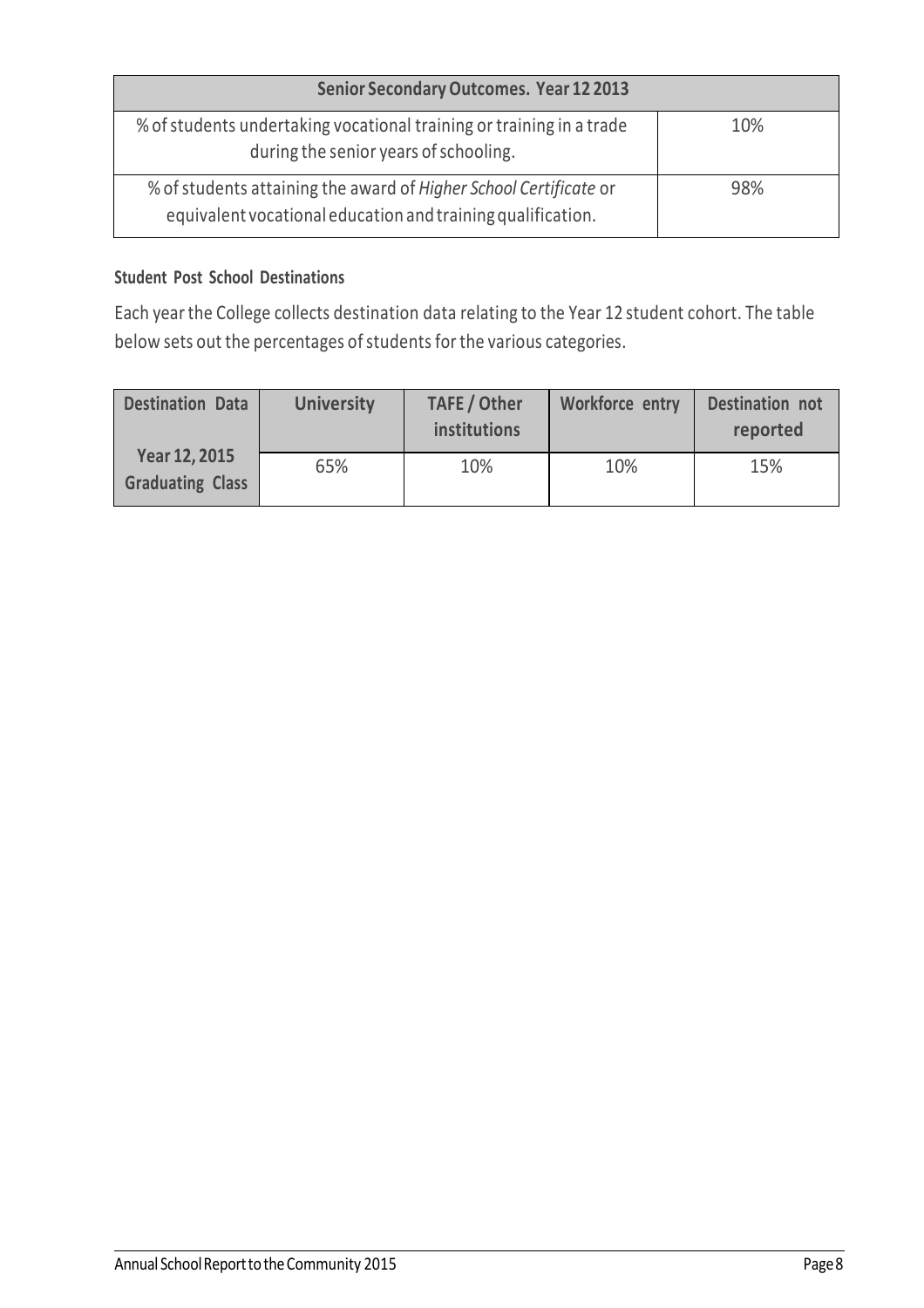| <b>Total Teaching Staff*</b> | <b>Total Non-Teaching Staff</b> | <b>Combined Total</b> |
|------------------------------|---------------------------------|-----------------------|
| 44                           |                                 | 62                    |

The following information describes the staffing profile for 2015:

\* This number includes 34 full-time teachers and 10 part-time teachers.

Percentage of staff who are Indigenous  $|4\%|$ 

### **Professional Learning**

The ongoing professional development of each staffmemberis highly valued. Professional learning can take many forms including whole school staff days, subject specific in services, meetings and conferences and a range of professional learning programs provided by the Catholic SchoolsOfficeArmidale. The College takesresponsibility for planning, implementing, evaluating and tracking of its staff professional learning and individual staff members take responsibility fortheir ongoing professional development. Allteachers have been involved in professional learning opportunities during the yearrelated to improving student outcomes.

The College held the equivalent of five staff developments days this year with areas of focus as follows:

|        | <b>Term 1</b> Staff Preparation Day                     |
|--------|---------------------------------------------------------|
|        | <b>Term 2</b> RE Day run by Bishop of Diocese           |
|        | <b>Term 3</b> Google Apps Day                           |
| Term 4 | School Annual Improvement Plan and Strategic Directions |

### **Teacher Standards**

The following table sets out the number of teachers who fall into each of the categories determined by the Board of Studies: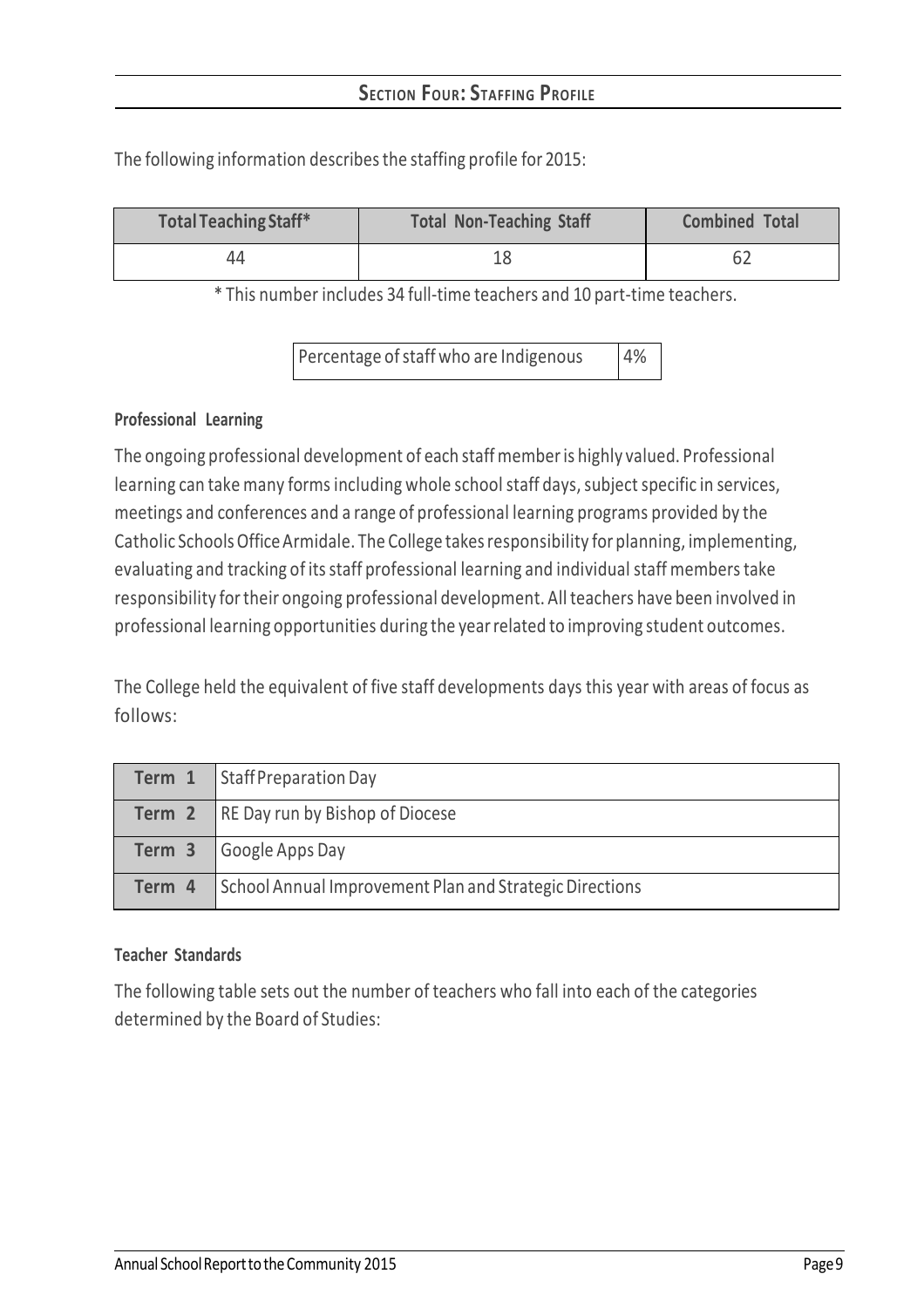| <b>Teacher Qualifications</b>                                                                                                                   | <b>Number of</b><br><b>Teachers</b> |
|-------------------------------------------------------------------------------------------------------------------------------------------------|-------------------------------------|
| 1 Those having formal qualifications from a recognised higher education<br>institution or equivalent.                                           | 44                                  |
| 2 Those having graduate qualifications but not a formal teaching qualification<br>from a recognised higher education institution or equivalent. |                                     |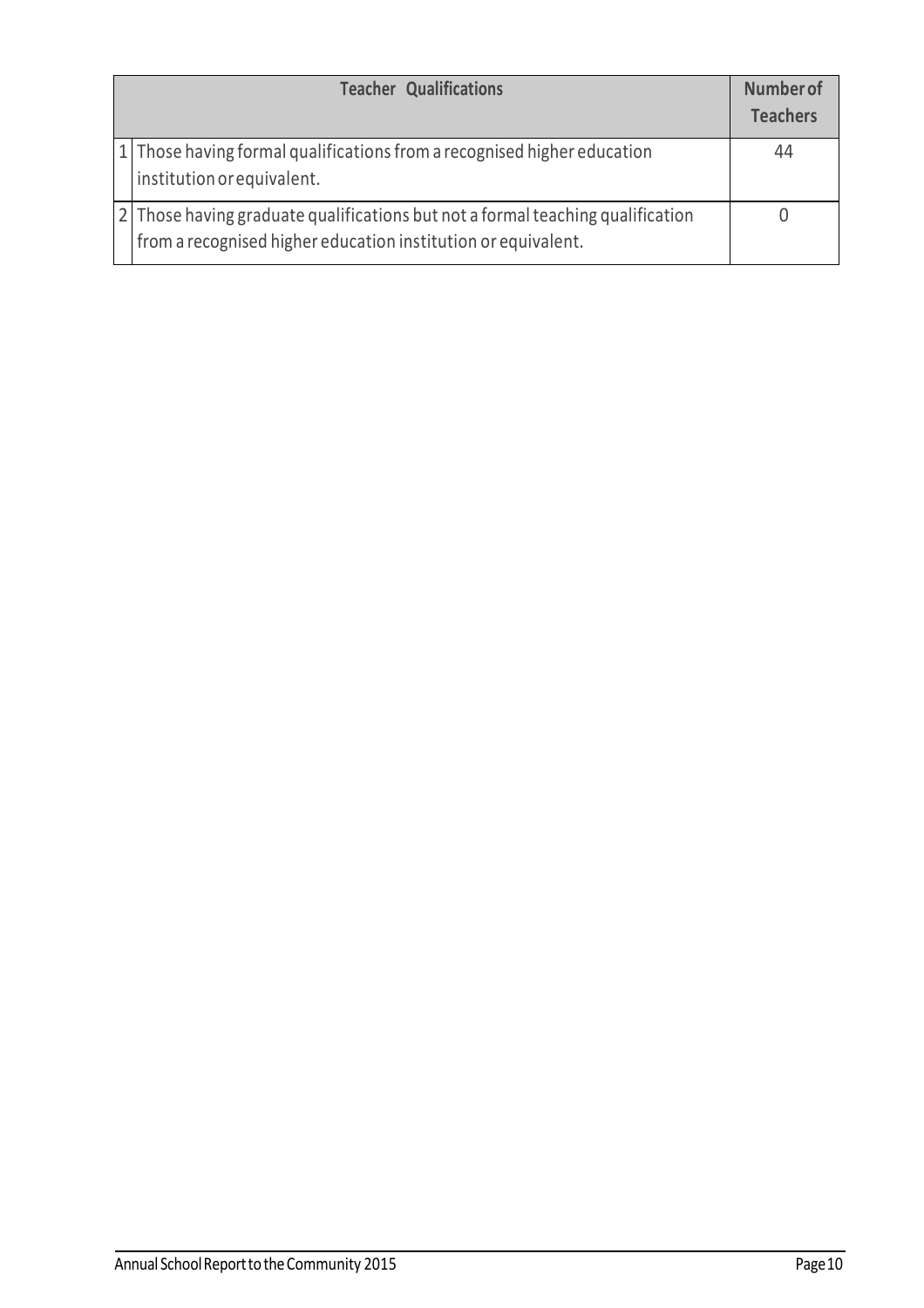O'Connor Catholic College followsthe Armidale Diocesan Religious Education Curriculum and uses the student text *To Know, Worship and Love,* as authorised by the Bishop of Armidale, Michael Kennedy.

# Liturgical Life.

A weekly parish Mass is held in the College chapel. Students attend Mass as a year group at least once a term. Ash Wednesday and the Feast of Assumption Masses are held at the Cathedral where the whole school attends. Students have the opportunity forreconciliation before Easter and Christmas. Prayer services for School Captains, Easter, ANZAC Day, Founders Day, St Vincent de Paul Winter Appeal have become traditional ceremonies.

# Staff and Student Faith formation

Apart from prayer and faith formation embedded in the curriculum, students in each year group attend a reflection day(s) once a year. Prayer is an integral part of morning pastoral and is systematic in terms as being printed on the morning messages. Students may also attend Wednesday morning prayer before school in the chapel. There is also a Catholic youth group that meets after school on Friday's. Staff participate in prayer before meetings, attend a Staff Religious Education day (The work of Caritas presented by Brendan Joyce in 2014) and have the opportunity to attend Diocesan run retreat days. There is also a staff Lenten group and a weekly prayer group that meets in the chapel on Wednesdays.

## **Social Justice**

Social Justice forms an integral part of the curriculum, with each year addressing some aspect of social justice at some stage. The year 8 program involves community service within Armidale. The senior retreat focusses on the plight of the poor and marginalised. Voluntary social justice groups such as St Vincent de Paul and Zonta are are active at O'Connor organising the Vinnies Winter and Christmas appeal. O'Connor participates in the Caritas, Project Compassion each year. The "Paupers Banquet' isthe major fund raiser for this. Students visit the elderly at Autumn Lodge on Fridays and cater for The Armidale Stroke Recovery Group once a term.

Parish Links. O'Connor hosts a parish Mass on a weekly basis where year groups attend. Father Francis was a regular visitor to the school in 2015. Students from O'Connor act as readers, servers and help with the music at Parish Mass. Principal Charlie Allen serves on the Parish Council.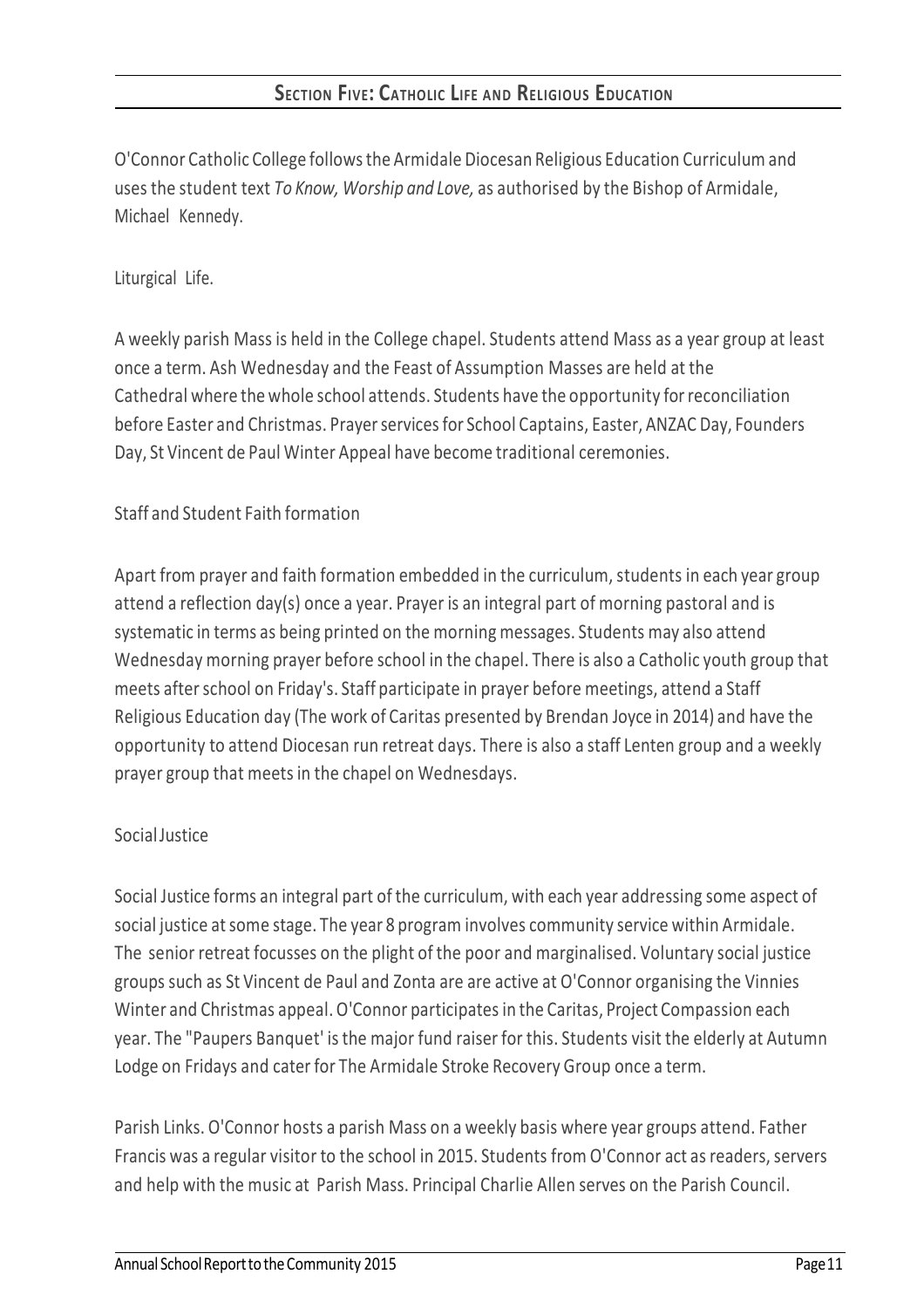# **SECTION SIX: CURRICULUM**

The College follows the Board of Studies, Teaching and Educational Standards, NSW syllabus for each course offered as required for Registration and Accreditation under the Education Act 1990 (NSW) and implements the curriculum requirements of the Catholic Schools Office, Armidale.

School Indicators of Effectiveness for Catholic Schools in particular: Key Area 2 (Students and their Learning) and Key Area 3 (Pedagogy). Staff members are committed to continuous improvement of teaching and learning in all facets of the school curriculum.

The Stage 4 courses undertaken by students were: Religion Catholic Studies, English, Mathematics, Science, History, Geography, Music, Visual Arts, Languages Other Than English, Personal Development, Health and Physical Education and Design and Technology.

The College offered BOS mandated, developed and endorsed Stage 5 and Stage 6 courses. Stage 5 mandatory courses offered were Religion Catholic Studies, English, Mathematics, Science, Australian Geography, History and Personal Development, Health and Physical Education. The elective courses were Commerce, Drama, Food Technology, Graphics Technology, Industrial Technology, iSTEM, Design&Technology, Music, Physical Activity and Sports Studies, Agriculture, Textile Technology, Visual Arts and Dance. The number ofstudents in each of these electives varies according to resources available and student interest.

The Higher School Certificate courses offered this year were Ancient History, Biology, Business Studies, Business Services, Chemistry, Community and Family Studies, Design and Technology, English Advanced, English Standard, Extension English 1, Extension English 2, English Studies, General Mathematics 1 and 2, Hospitality, Legal Studies, Mathematics, Mathematics Extension 1, Mathematics Extension 2, Modern History, Music 1, Personal Development Health and Physical Education, Physics, Religion Catholic Studies, Senior Science, Studies of Religion 1Unit, Studies of Religion 2Unit, Visual Arts, Construction and Dance.

Additionally, the College supported a number ofstudents in undertaking courses at Technical and Further Education Colleges, On line and Distance Education.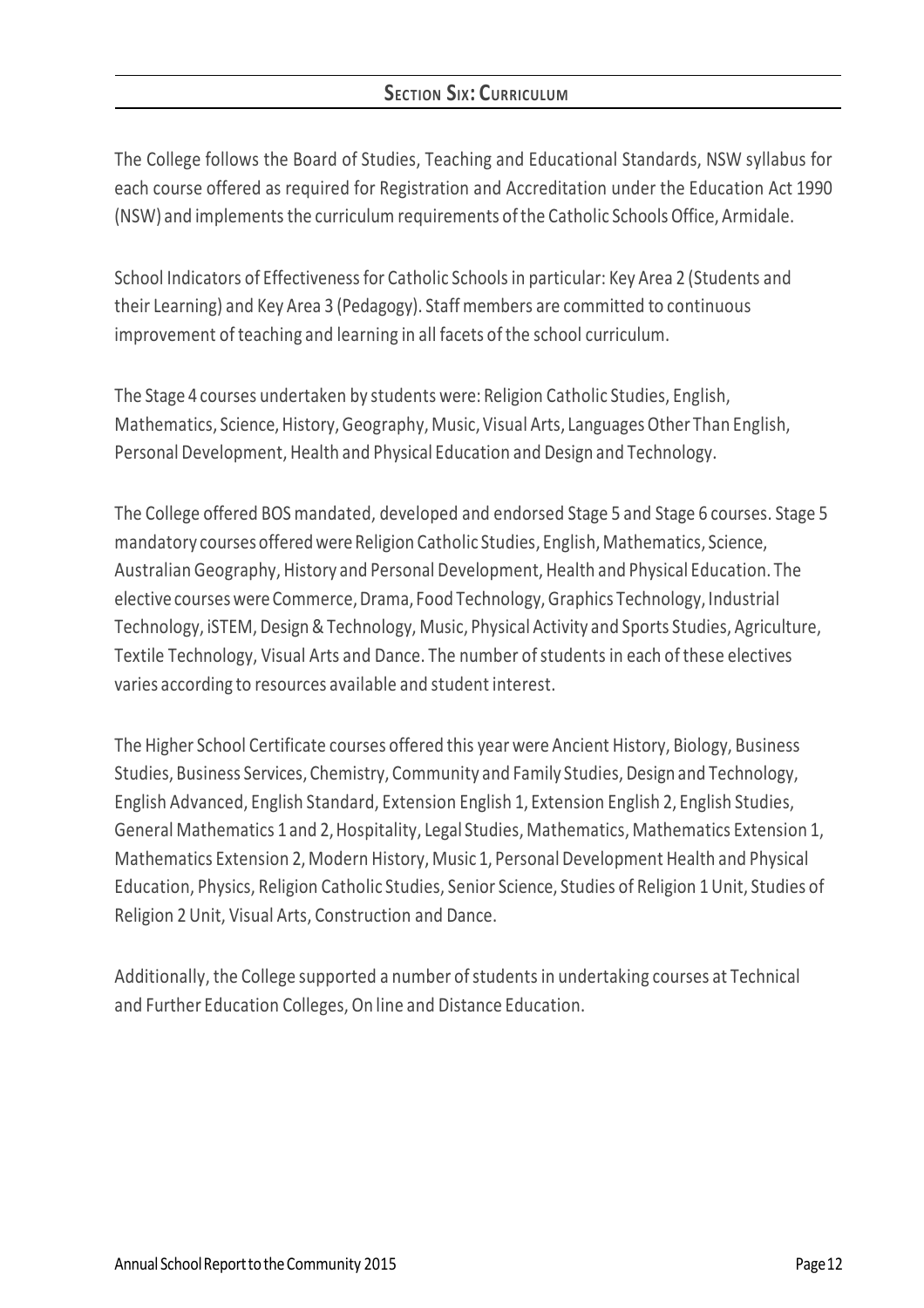# **SECTION SEVEN: STUDENT PERFORMANCE IN STATE-WIDE TESTS AND EXAMINATIONS**

The National Assessment Program – Literacy and Numeracy (NAPLAN) is an annual assessment for students in Years 3, 5, 7 and 9. NAPLAN assessment results provide valuable information about student achievements in literacy and numeracy. An analysis of these results assists College planning and is used to support teaching and learning programs.

The tables below show the percentages of students who achieved particular skill bands in numeracy and the aspects of literacy. The College results shown are compared to students nationally. Literacy is reported in four content strands (aspects): Reading, Writing, Spelling, Grammar and Punctuation. Numeracy is reported as a single content strand.

| <b>NAPLAN RESULTS 2015</b> |                 | % of students in the<br>top 2 bands |                  | % of students in the<br>bottom 2 bands |                  |  |
|----------------------------|-----------------|-------------------------------------|------------------|----------------------------------------|------------------|--|
|                            |                 | <b>School</b>                       | <b>Australia</b> | <b>School</b>                          | <b>Australia</b> |  |
|                            | <b>Reading</b>  | 24.00%                              | 28.50%           | 15.00%                                 | 15.30%           |  |
|                            | <b>Writing</b>  | 7.00%                               | 15.60%           | 46.00%                                 | 29.20%           |  |
| Year                       | <b>Spelling</b> | 24.00%                              | 30.70%           | 23.00%                                 | 16.20%           |  |
|                            | Grammar         | 19.00%                              | 28.30%           | 19.00%                                 | 18.90%           |  |
|                            | <b>Numeracy</b> | 25.60%<br>16.00%                    |                  | 15.00%                                 | 16.40%           |  |

| <b>NAPLAN RESULTS 2015</b> |                 | % of students in the<br>top 2 bands |                  | % of students in the<br>bottom 2 bands |                  |  |
|----------------------------|-----------------|-------------------------------------|------------------|----------------------------------------|------------------|--|
|                            |                 | <b>School</b>                       | <b>Australia</b> | <b>School</b>                          | <b>Australia</b> |  |
|                            | <b>Reading</b>  | 23.00%                              | 21.20%           | 32.00%                                 | 22.90%           |  |
| Year<br>9                  | <b>Writing</b>  | 3.00%                               | 13.40%           | 41.00%                                 | 39.20%           |  |
|                            | <b>Spelling</b> | 15.00%                              | 23.70%           | 25.00%                                 | 22.20%           |  |
|                            | <b>Grammar</b>  | 11.00%                              | 16.80%           | 27.00%                                 | 29.00%           |  |
|                            | <b>Numeracy</b> | 24.00%<br>18.00%                    |                  | 15.00%                                 | 17.30%           |  |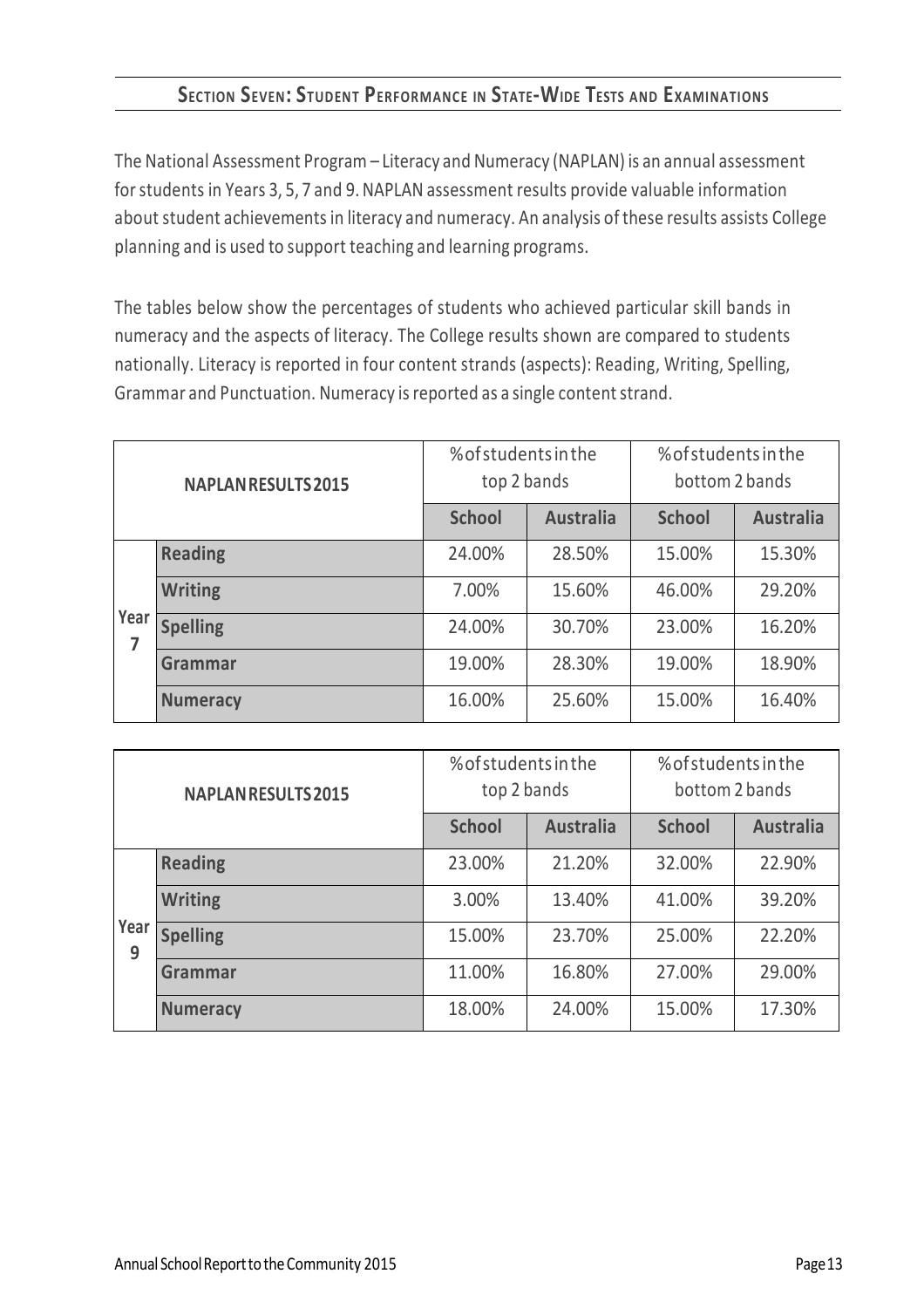## **Higher School Certificate**

The results ofthe College's Higher School Certificate (HSC) candidature are reported for particular subjects. The table provided shows the percentage of students who achieved in the top two bands and shows comparison with results from previous years.

|                                            | Percentage of students in top 2 bands (Bands 5 and 6) |              |               |              |               |              |  |
|--------------------------------------------|-------------------------------------------------------|--------------|---------------|--------------|---------------|--------------|--|
| <b>HIGHER SCHOOL</b><br><b>CERTIFICATE</b> | 2013                                                  |              | 2014          |              | 2015          |              |  |
|                                            | <b>School</b>                                         | <b>State</b> | <b>School</b> | <b>State</b> | <b>School</b> | <b>State</b> |  |
| Studies of Religion 1                      | 10%                                                   | 49%          | 11%           | 49%          | 22%           | 51%          |  |
| <b>English Standard</b>                    | 0%                                                    | 6%           | $0\%$         | 8%           | $0\%$         | 8%           |  |
| <b>English Advanced</b>                    | 11%                                                   | 53%          | 17%           | 60%          | 14%           | 57%          |  |
| Mathematics                                | 46%                                                   | 49%          | 30%           | 54%          | 25%           | 33%          |  |
| <b>Personal Dev Health</b>                 | $0\%$                                                 | 28%          | 13%           | 30%          | 0%            | 30%          |  |
| Mathematics General 2                      | 6%                                                    | 21%          | 15%           | 26%          | $0\%$         | 26%          |  |

In 2015 52 students sat for the HSC Exams in 31 separate subjects. Overall there were 40 individual Band 5 or 6 results.

The subject Mathematics General 2 (course code 15235) was a new subject for the 2014 HSC cohort, the data above for the year 2013 refersto General Mathematics (course code 15230).

In 2015 the number of students issued with a RoSA  $\parallel$  3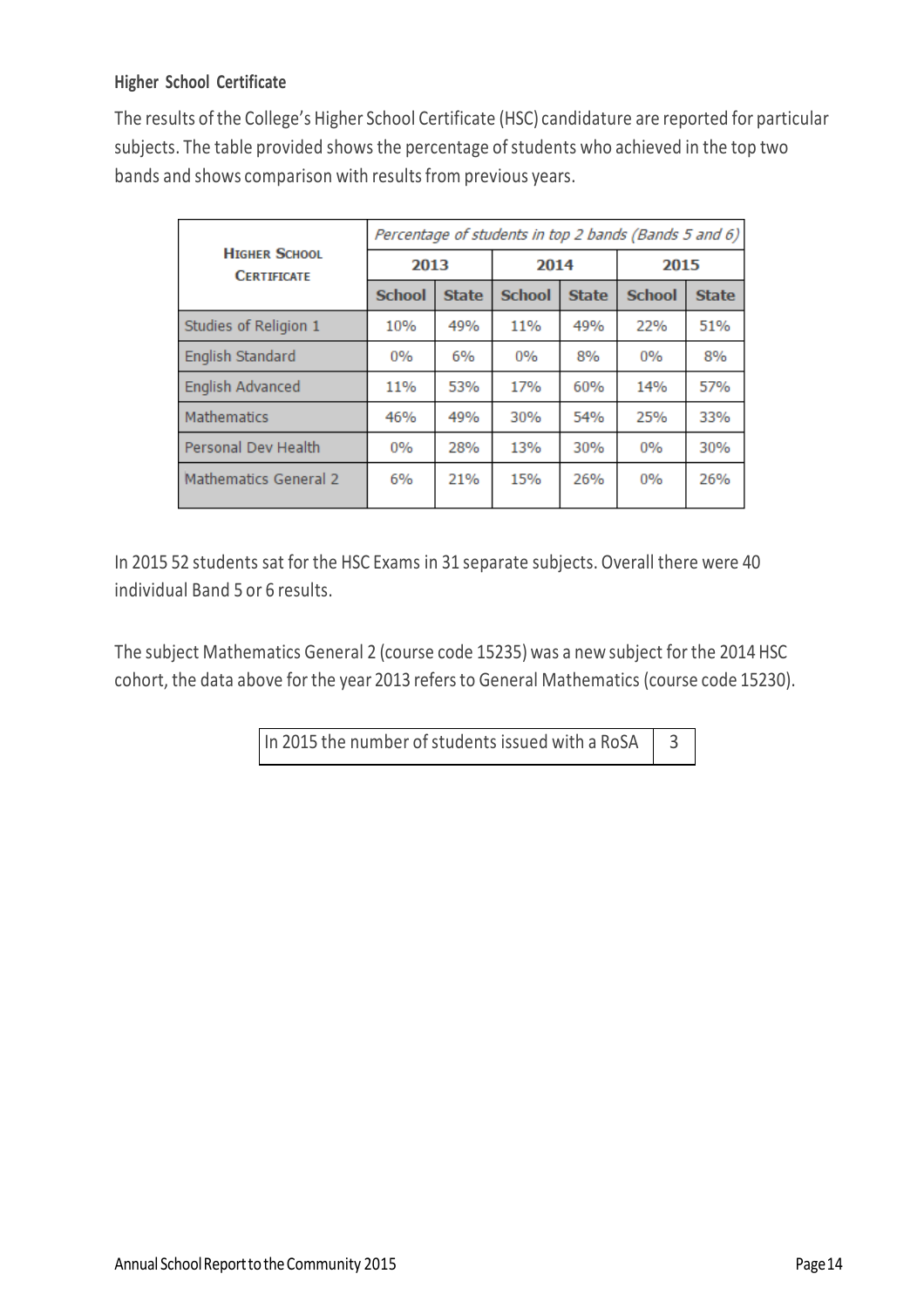## **SECTION EIGHT: PASTORAL CARE AND WELLBEING**

#### **Student Welfare Policy**

Student Welfare or Pastoral Care is at the forefront of all policies and procedures at O'Connor. As well every activity, out with a view that the welfare of each and every student is paramount.

Our Pastoral Care Policy outlines the key responsibilities of all involved in ensuring that students are safe, happy and well taught so that they can achieve their full potential. The Policy is vital in ensuring positive relationships between students, families and all members of the schoolstaff.

Students from Year 7 to 12 participate in regular Pastoral Care lessons. Topics explored include, internet safety, bullying, rights and responsibilities, self esteem, goal setting, careers information and exploration, good citizenship and respect and dignity forself and others. These topics, and others, are explored through planned lessons and guests.

The full text of the College's Pastoral Care Policy may be accessed on the College's website or at theadministration office.

#### **Discipline Policy**

Corporal punishment is expressly prohibited in this College. The College does notsanction administration of corporal punishment by College persons and non-College persons, including parents, to enforce discipline in the College.

The College Discipline Policy is based on procedural fairness, clearly defined rights and responsibilities and the inherent dignity of each individual. The policy is discussed at enrolment, parent teacher interviews, information evenings and school assemblies.

The O'Connor Discipline Policy has been devised and implemented to ensure that each student is aware of their rights and responsibilities and can be safe, happy and well taught in this caring, peacefuland harmoniousCatholicenvironment.

The full text of the College's Student Discipline Policy may be accessed on the College's website or at the administration office.

### **Anti-Bullying Policy**

The Catholic Schools Office, Armidale has established a *Student Anti-Bullying Policy* which is implemented by our school and all systemic schools in the Diocese. It provides a framework for school communities to work together to prevent and address issues of student bullying, in order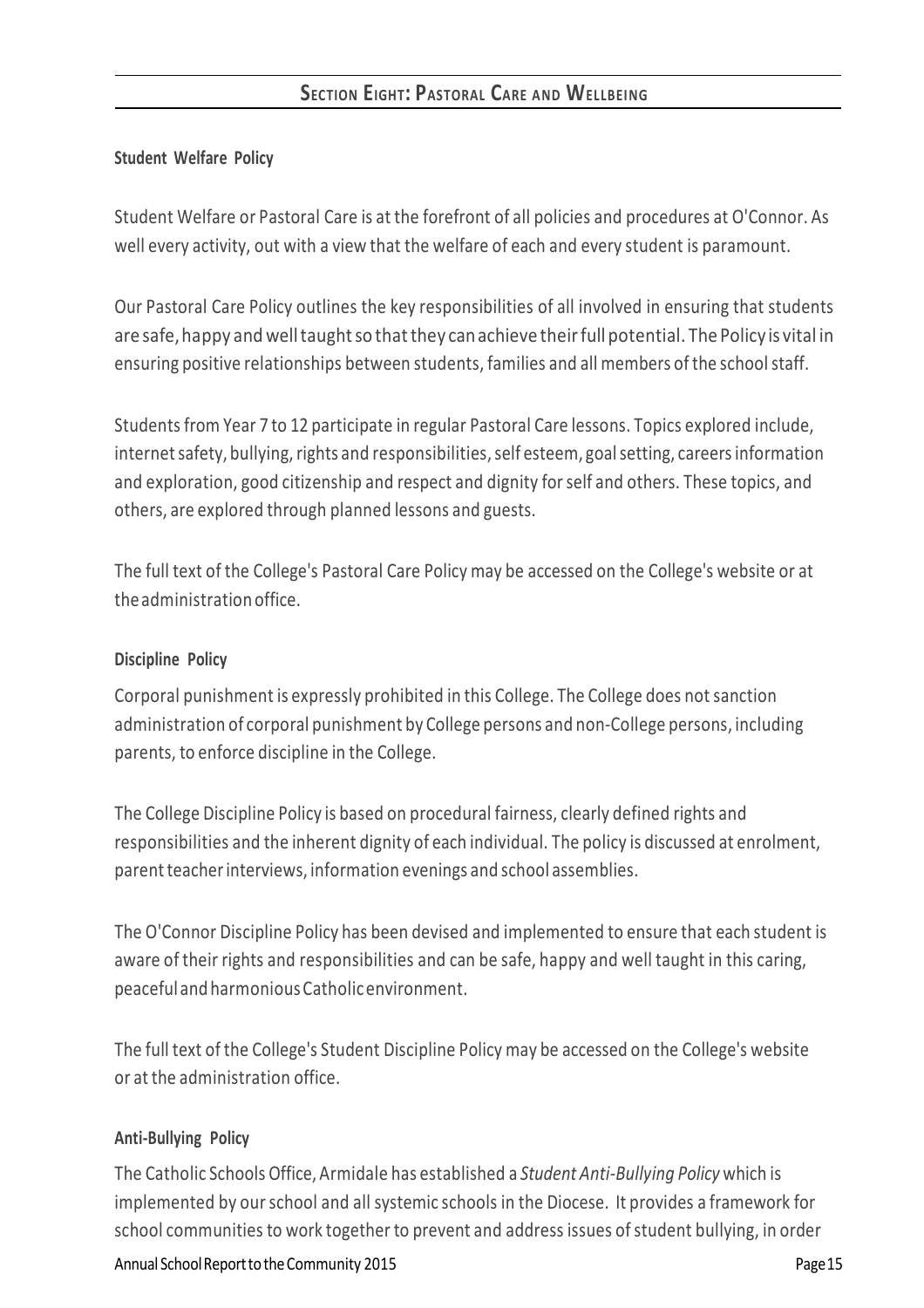to build respectful relationships that respond effectively and sensitively to the needs of each person. The Catholic Schools Office (CSO) monitors the implementation of this policy. No changes were made to the policy this year.

The full text of the *Anti-Bullying Policy* may be accessed on the School's website, the administration office or at the CSO website.

## **Complaints and Grievances Resolution Policy**

The Diocese of Armidale has established a *Staff Grievance Policy* which is implemented by our school in the Diocese. Each school also has an individual Grievance Policy and Procedure for dealing with matters at a school level. The rationale for these policies is that within the reality of the schooling experience, it is recognised that, from time to time, misunderstandings and differences of opinion will occur, and that these need to be resolved satisfactorily. Addressing such matters within a framework of dignity, respect and truth can provide powerful opportunities to model the love of Christ in the reality of our contemporary world. The Catholic Schools Office monitors the implementation of these policy. No changes were made to the policy this year.

The full text of the individual policies may be accessed on the School's website, the administration office or at the CSO website.

## **Initiatives Promoting Respect and Responsibility**

The values ofrespect and responsibility underpin all policies and procedures at O'Connor. These values are specifically promoted at year-level and fullschool assemblies, parent information nights and in the College Newsletter.

Additionally students participate in numerous school based activities to address social justice and to help others in the community. Project Compassion in the lead up to Easter and the College St Vincent de Paul chapter are two of the more obvious opportunities for students to become involved in social justice.

These initiatives and others, promote respect and responsibility by ensuring that quality relationships between families, teachers and students reinforce respect for others and promote both individual and collective responsibility forthe welfare of others.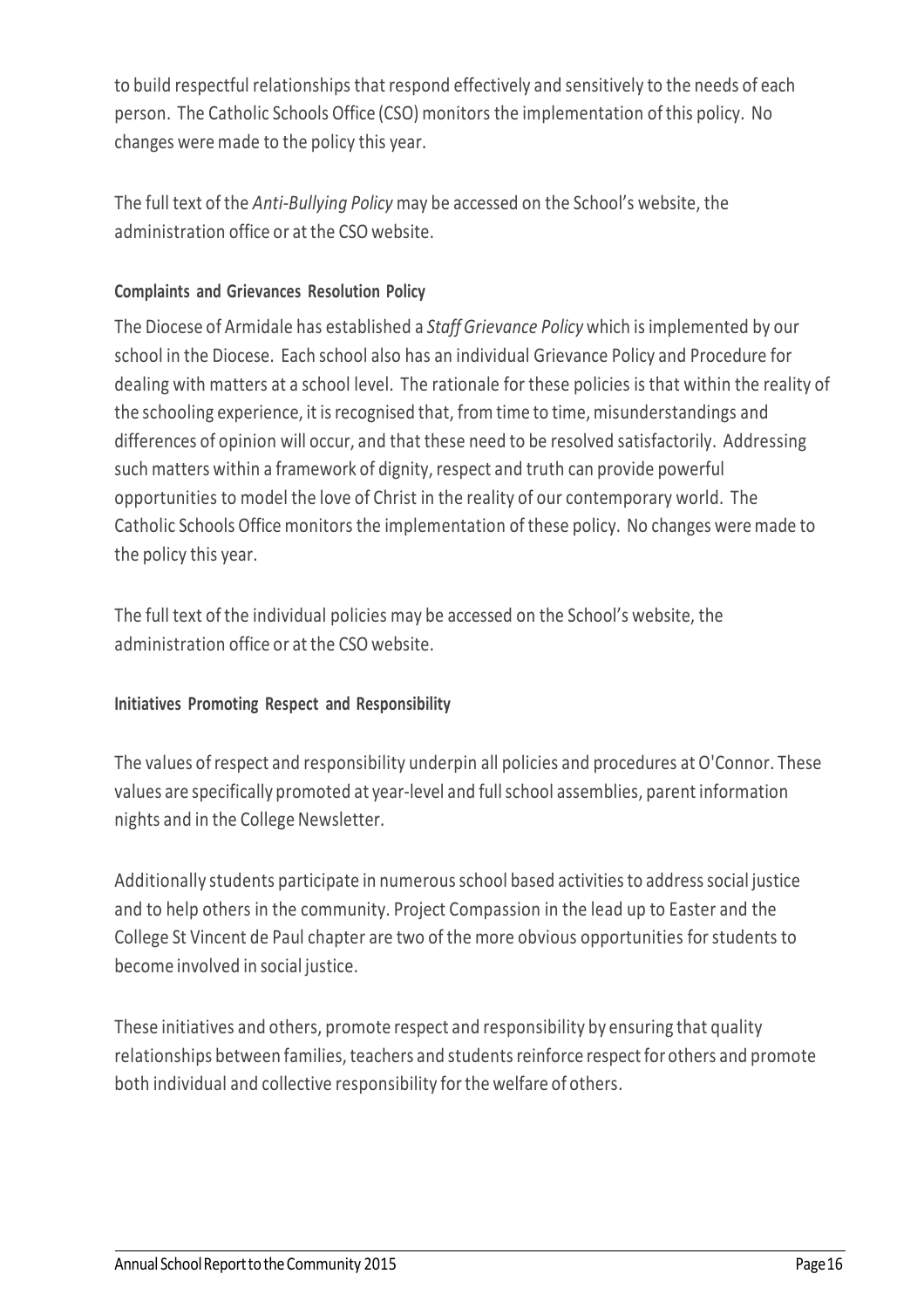Each year, the College develops an Annual Improvement Plan indicating the intended key improvements for student learning outcomes. The plan is drawn from the College's Strategic Improvement Plan and informed by the Catholic School's Office Annual Improvement Plan. The College engagesin an annual evidence-based evaluation of its effectiveness against these external standards in collaboration with the Schools Consultant.

### **Key ImprovementsAchieved in 2015**

- In 2015 the College began implementing the recommendations of the National School Improvement Reviewundertaken in 2014.These recommendationsincluded:
- continue to foster a culture of continuous professional improvement: This was a focusfor the College in 2015 which saw an increase in Professional Development for teachers.
- clarify the expectations of the policies and procedures in the College that relate to student behaviour and discipline.

The BART student behaviour teaching system has allowed us to come to a greater understanding asto what areas of behaviour were most prevalent and when/where they occurred. This has made staff more aware of the types of issues involved and as a staffset clear and consistent guidelines around expectations ofstudents.

Establish and communicate clear expectations concerning the use of effective teaching strategies throughout the school by adapting evidence-based pedagogical framework to ensure that highly effective teaching and learning practices are understood and undertaken by all teachers.

Staffmeetings became a forum for discussing pedagogical methods and the benefits these brought to students of different learning styles.

## **PriorityKey Improvementsfor 2016**

A key priority for O'Connor in 2016 will be to improve the achievement outcomes for students in the external exams, NAPLAN and the Higher School Certificate. While we believe students receive satisfactory results in these tests/exams, we also believer that there isroom for improvement.

With teachers concentrating on their Personal Professional Development Plans, student outcomes will become a top priority. Equally the establishment of a Leader of Pedagogy Coordinator will assist teachers in the implementation of evidence-based pedagogies that will lead towardsimprovement outcomesforstudents.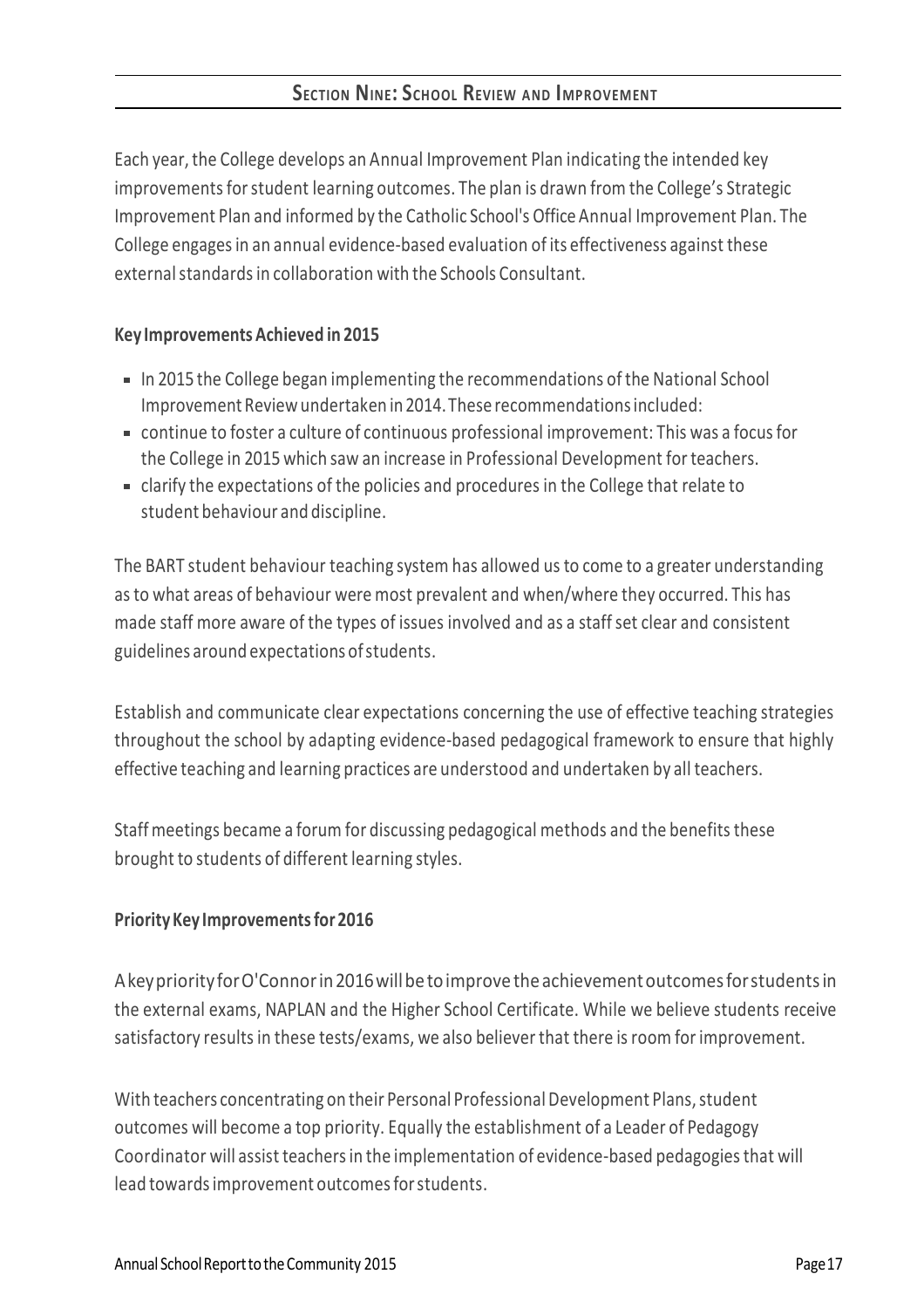In2016theCollegewillenterthesecondphaseofaMasterplan.in2015thefirststepwasto develop an Education Brief. In 2016 this brief will be given to architect(s) to explore: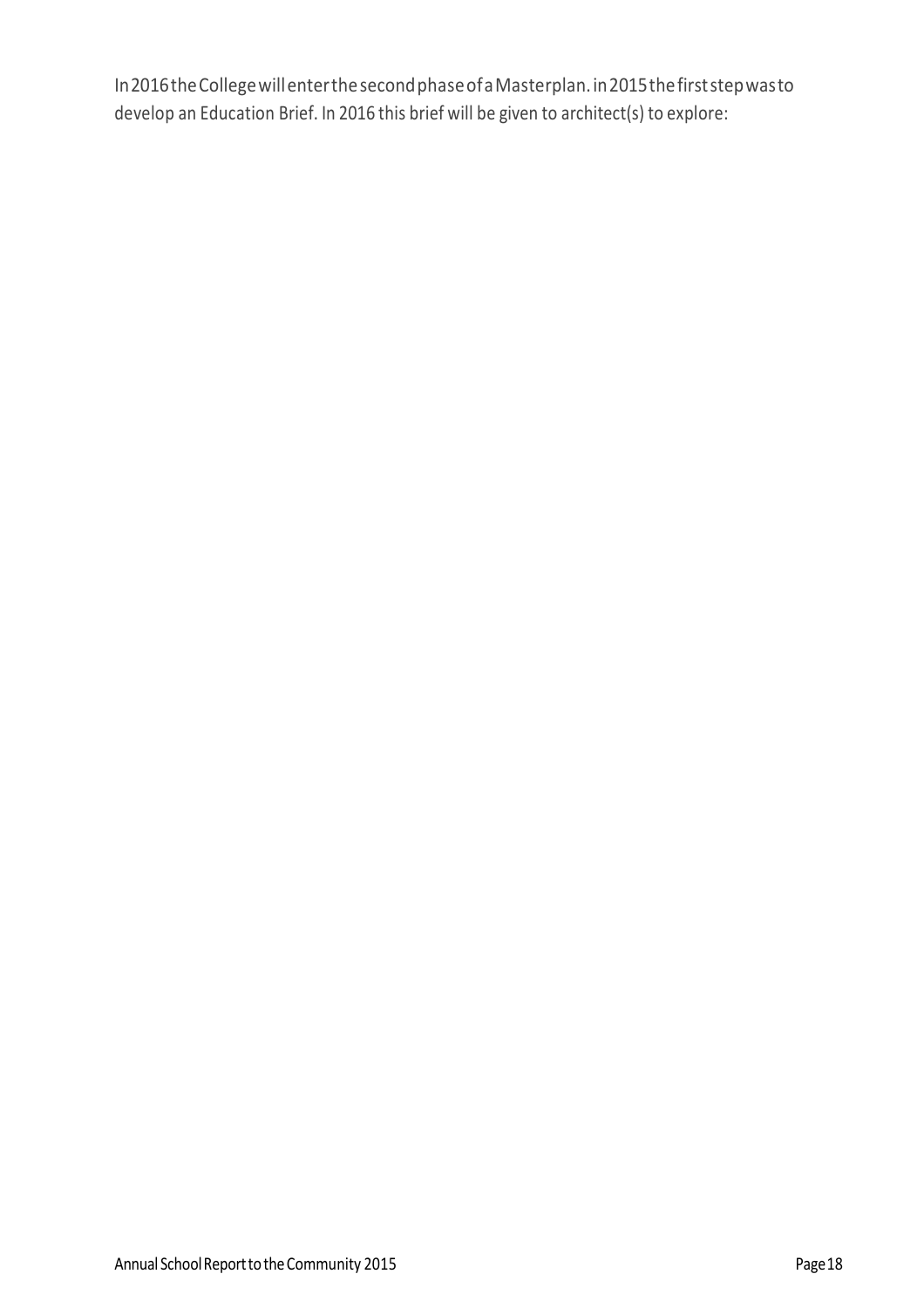## **SECTION TEN: PARENT, STUDENT AND TEACHER SATISFACTION**

The opinions and ideas of parents, students and teachers are valued and sought. Their suggestions are incorporated into planning for and achieving improved outcomes for students. This year, the College has used a variety of processes to gain information about the level of satisfaction with the College from parents, students and teachers.

#### **Parent Satisfaction**

The Armidale Catholic Schools Office contracted MYP Corporation to conduct surveys of parents, students and teachers in all of its schools in the Diocese. Below are some results of the parent survey for O'Connor.

The top four reasons for choosingO'Connor were 1. Pastoral Care/Wellbeing program. 2. School reputation. 3 Catholic ethos. 4 Size of school/classes

In summary ofsatisfaction with various aspects of performance parent rated the following. (The categories were 1. Excellent, 2.Good, 3. Requires attention, 4. Immediate action required.

1. Leadership - Excellent, 2. Resources - Good to Excellent, 3. Teaching and Learning - Good to excellent, Catholic Ethos -Good and Improvement Processes-Good

The following statements received the highest approval rating:

Dedicated staff.

Strong organisational structure.

Overall kindness and caring amongst staff and students it creates a non-threatening safe and happy environment.

Excellent morals and discipline within the school.

Staff are happy to work with parents with both personal and academic issues.

Positive learning environment.

Diversityofsubjects.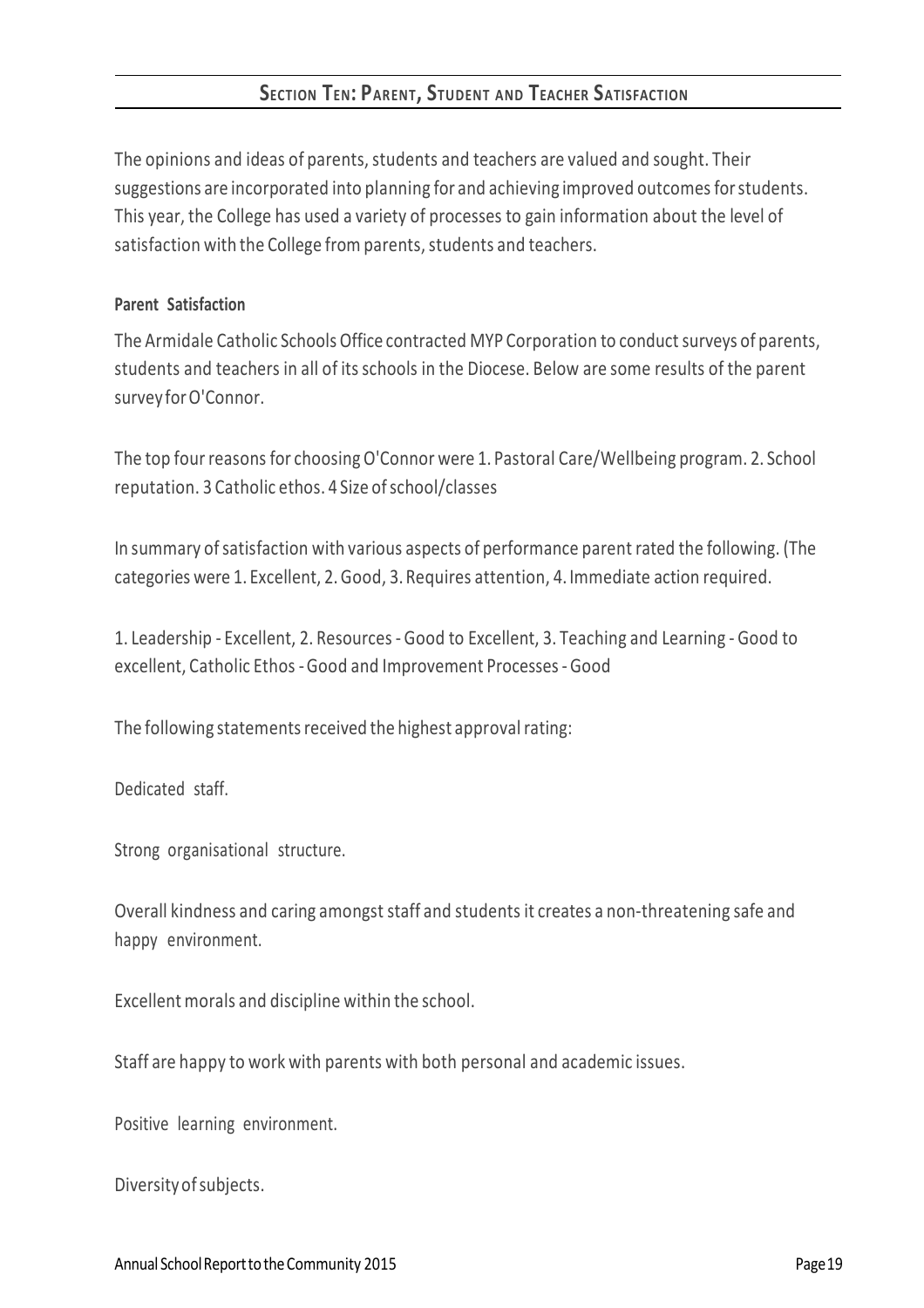The caring office staff, nothing is a problem and they are always helpful.

## **Student Satisfaction**

1. Leadership - Good to Excellent, 2. Teaching and Learning - Good to Excellent, 3. Catholic Ethos - Good to Excellent, 4. Resources - Good to Excellent, 5. Improvement processes -Good.

Student responses that rated excellent:

Opportunities available including TAFE subjects and the way teachers are happy to help you. School leaders are also helpful.

My teachers are fair and enjoy being with us.

Everyone is friendly and they never put you down.

O'Connor's smart tidy uniform and fun-caring environment.

Community Spirit.

The commitment teachers have to make the school a better place for us to learn.

Technology and Science labs are great for learning.

I like the number of clubs. Farm, Drama, Vinnies Group, Z Club, Weights, Chess, Dance, Choir, Bands andOrchestra

### **Teacher Satisfaction**

O'Connorstaffrated:CatholicEthos-Excellent;Resources-Excellent;Staffengagement-Goodto excellent; Improvement process-Good; Leadership-Good.

Staff responses that rated as excellent:

Being part of a dedicated hard-working team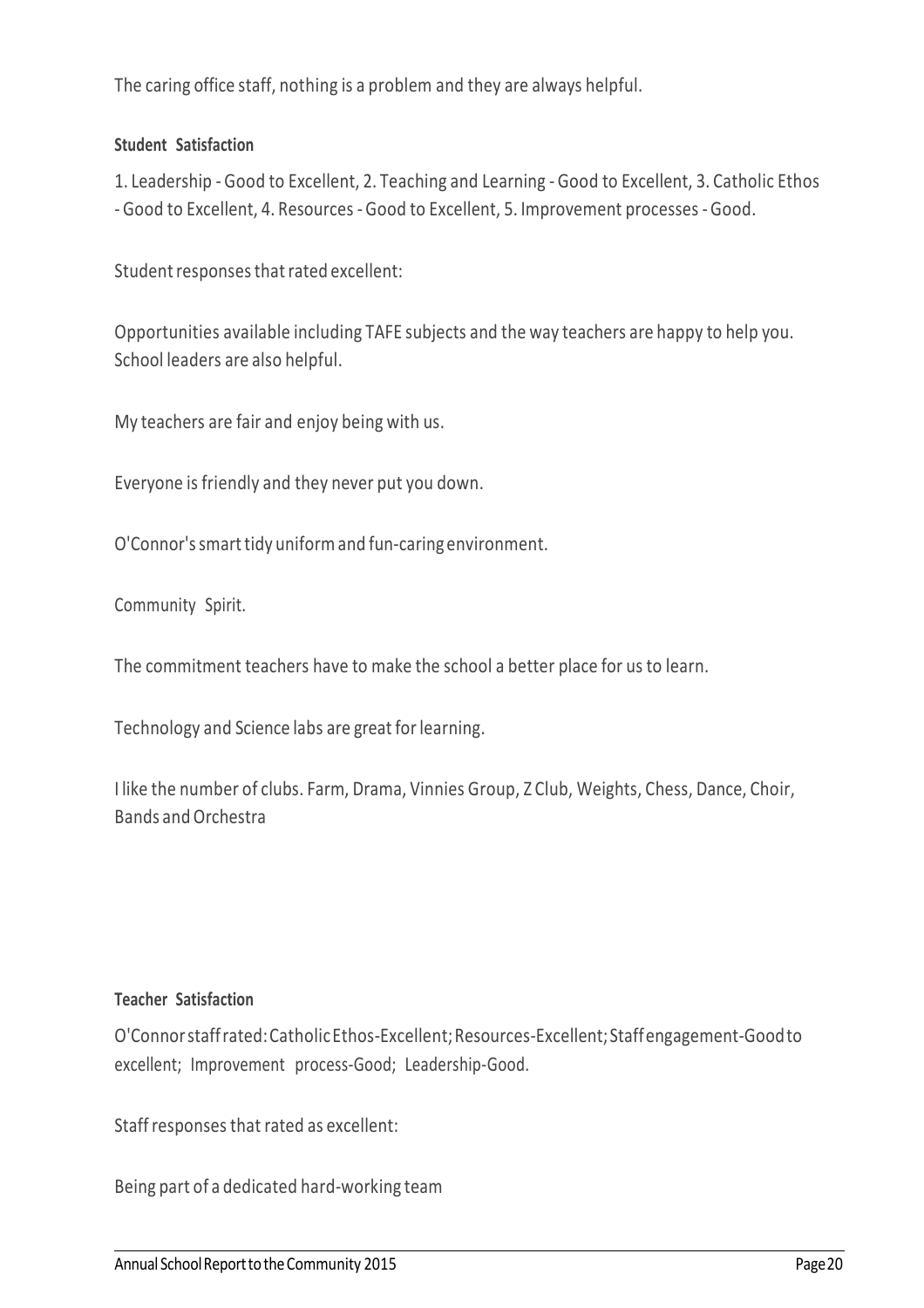A very supportive staff. A relative small school where you get to know the vast majority of students. Leadership team is good.

Massive Personal Development opportunities

Well behaved students

Collegiality and support between teacher, ancillary staff and executive staff.

The environment - supportive and caring for staff and students.

Flexibility in offering coursesthat are more specialised.

There is a strong and developing culture at O'Connor. Good facilities.

I am committed to Good Catholic education which I find at O'Connor.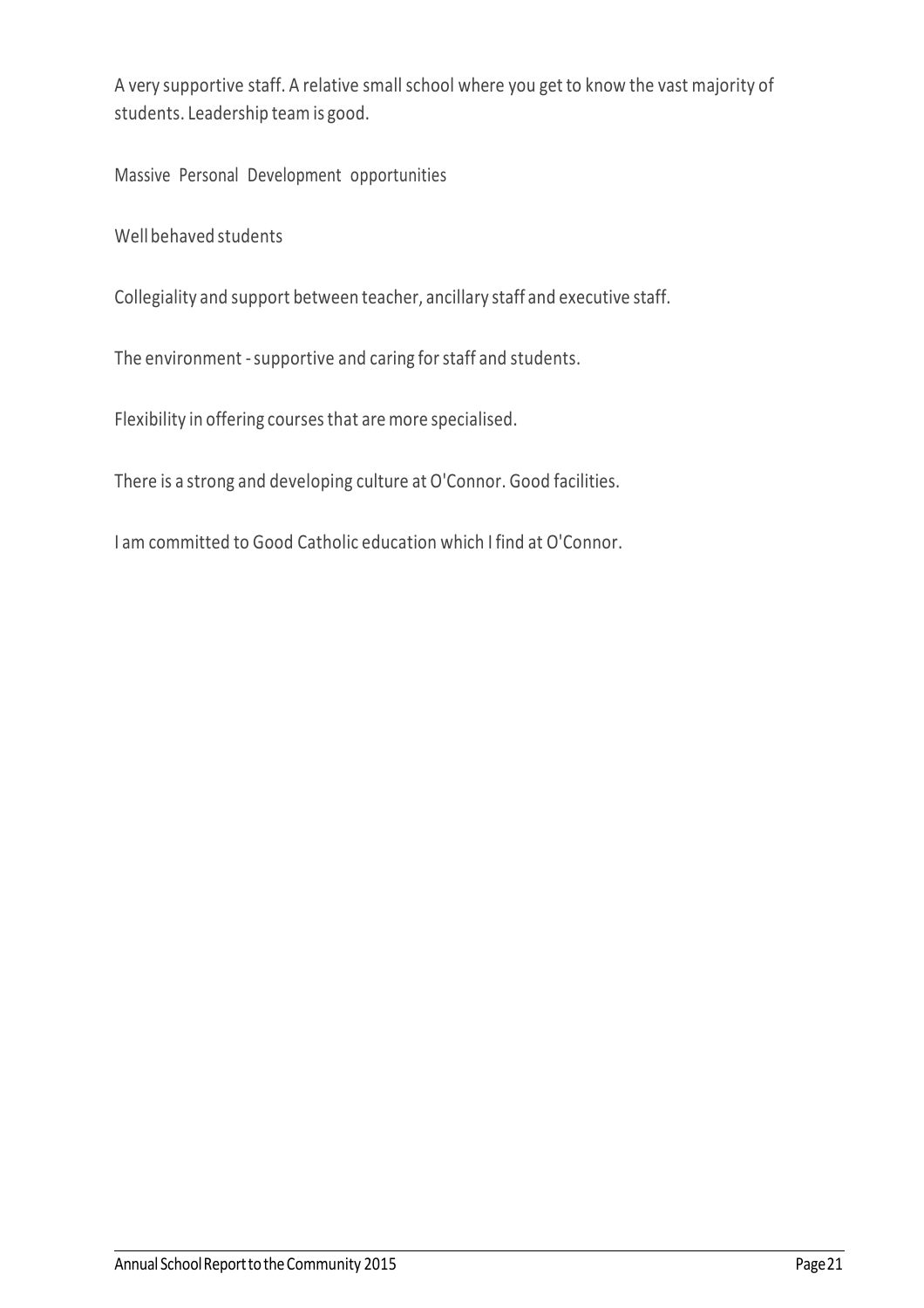# **SECTION ELEVEN: FINANCIAL STATEMENT**



■ Other Capital Income (0.1%)

This School Financial Information is based on the detailed information provided to the Commonwealth Government in the Commonwealth Financial Questionnaire. School Financial Information forthe 2015 year is detailed below:

| <b>RECURRENT and CAPITAL INCOME</b>        |             |  |  |  |
|--------------------------------------------|-------------|--|--|--|
| Commonwealth Recurrent Grants <sup>1</sup> | \$5,483,339 |  |  |  |
| Government Capital Grants <sup>2</sup>     | \$0         |  |  |  |
| State Recurrent Grants <sup>3</sup>        | \$1,549,792 |  |  |  |
| Fees and Private Income <sup>4</sup>       | \$1,808,669 |  |  |  |
| Other Capital Income <sup>5</sup>          | \$7,728     |  |  |  |
| TotalIncome                                | \$8,849,528 |  |  |  |

| RECURRENT and CAPITAL EXPENDITURE          |             |
|--------------------------------------------|-------------|
| Capital Expenditure <sup>6</sup>           | \$44,444    |
| Salaries and Related Expenses <sup>7</sup> | \$5,775,399 |
| Non-Salary Expenses <sup>8</sup>           | \$1,886,356 |
| Total Expenditure                          | \$7,706,199 |

### **Notes**

- 1. Commonwealth Recurrent Grantsincludesrecurrent per capita grants and special purpose grants.
- 2. Government Capital Grants includes all capital grants received from the Commonwealth and StateGovernments.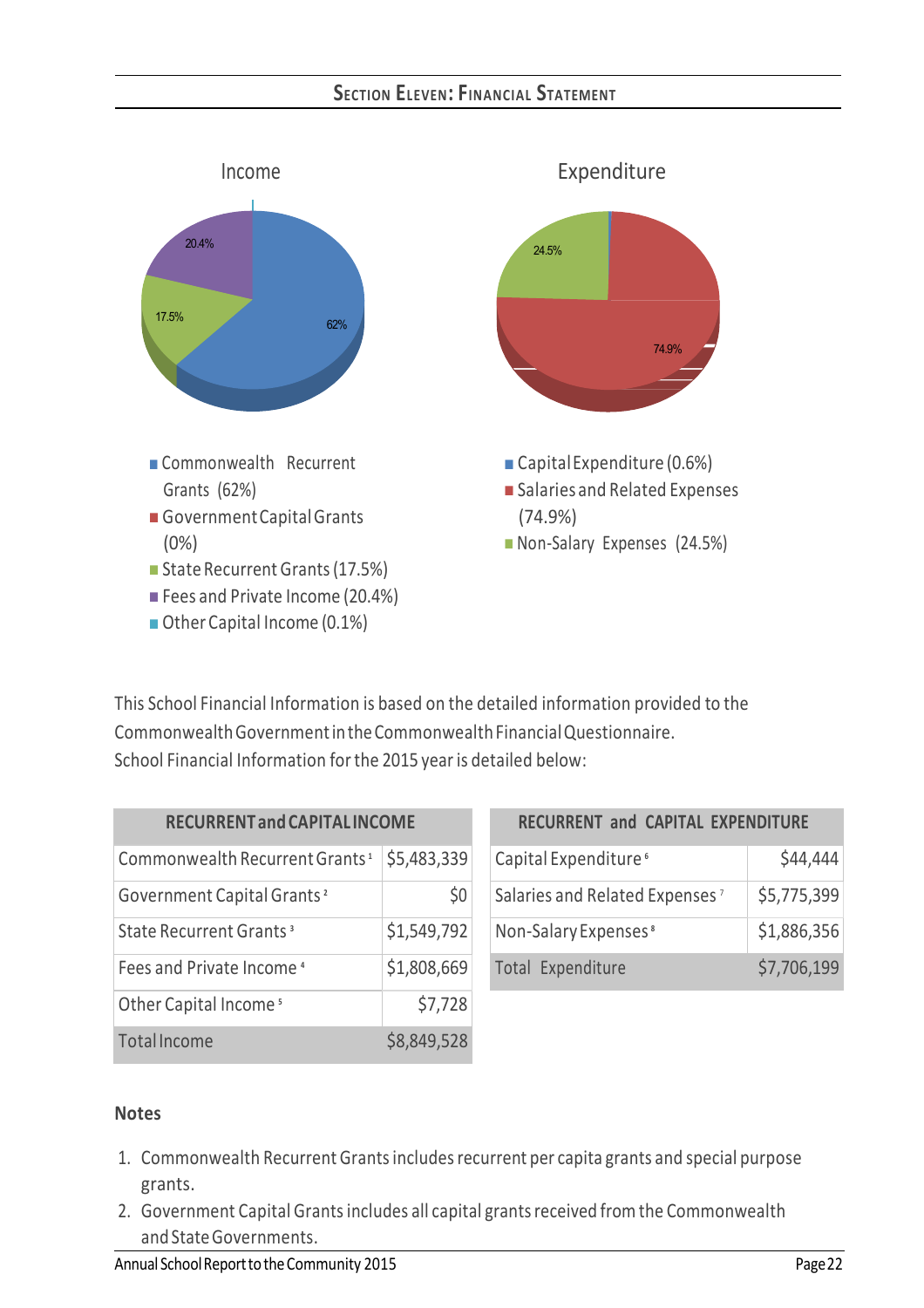- 3. State Recurrent Grants includes recurrent grants per capita, special purpose grants and interestsubsidy grants.
- 4. Fees and Private Income include Archdiocesan and school based fees, excursions and other private income.
- 5. Other Capital Income includes building levy fees and capital donations used to fund Capital Expenditure.
- 6. Capital Expenditure includes expenditure on School Buildings, and Furniture and Equipment.
- 7. Salaries and Related Expenditure includes allsalaries, allowances and related expenses such assuperannuation and workers compensation insurance.
- 8. Non-Salary Expenses include all other Non-Salary Recurrent Expenditure covering resources,administration,operational expenses,utilities,repairs andmaintenance.